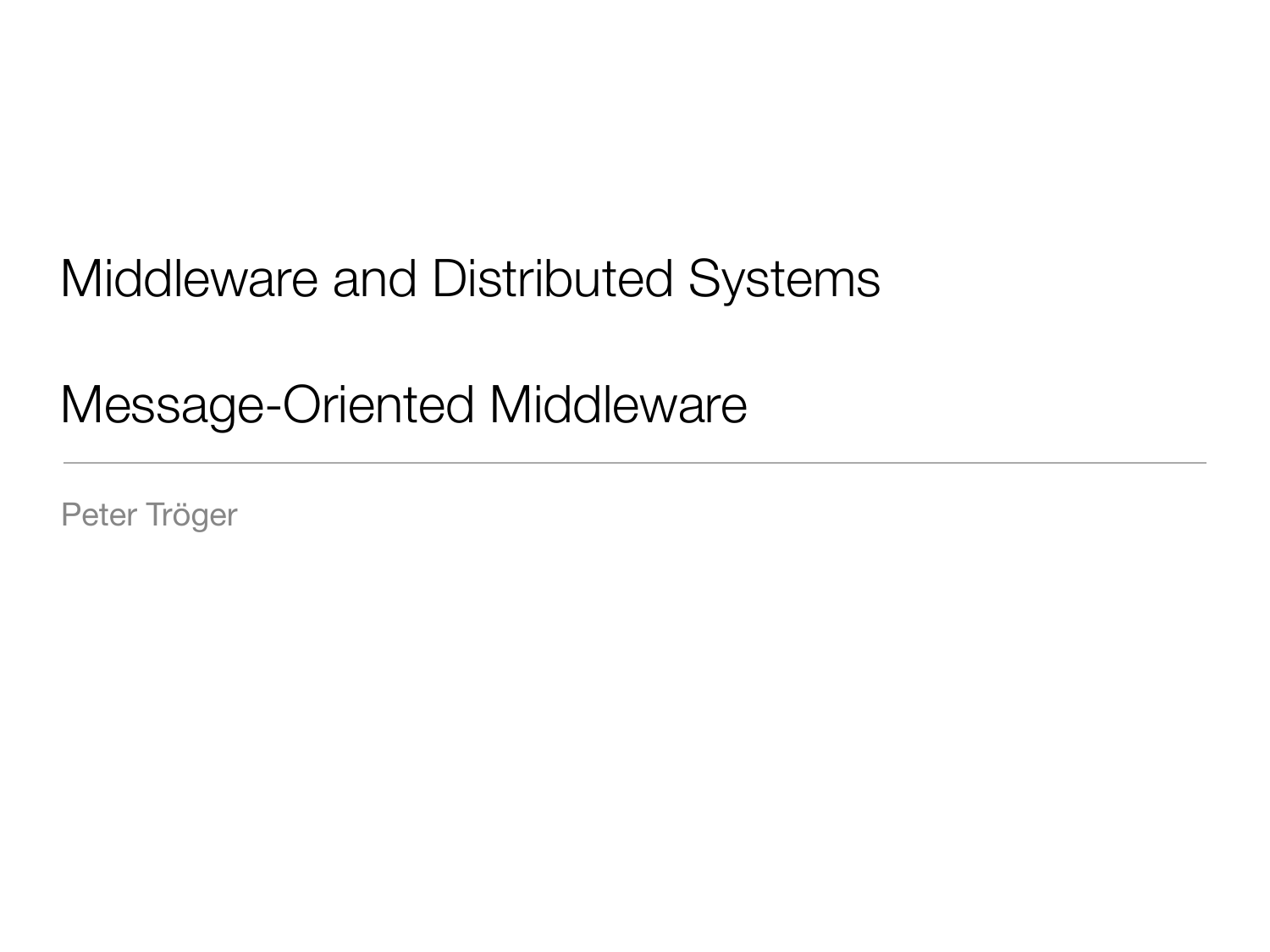#### Message-Oriented Middleware

- Middleware for communication of messages between clients
- Focus on non-blocking communication style
	- Producer gives message to middleware
	- Consumer gets message from middleware
- Application responsibility for message structure, transparent to middleware
- Reliability through store-and-forward principle
- Loose coupling decoupling of communication in space, in time, syntactically and semantically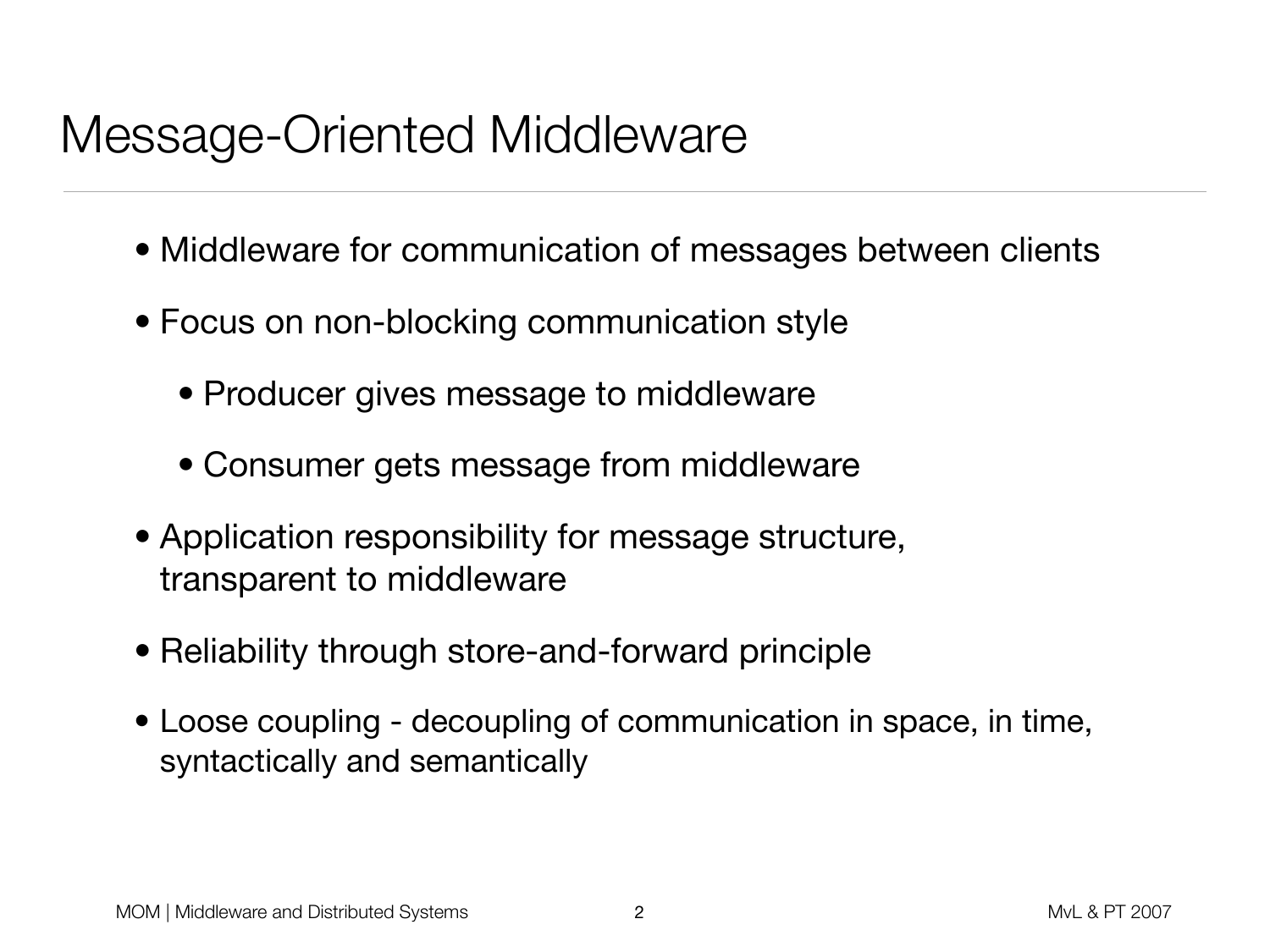#### Push / Pull Model

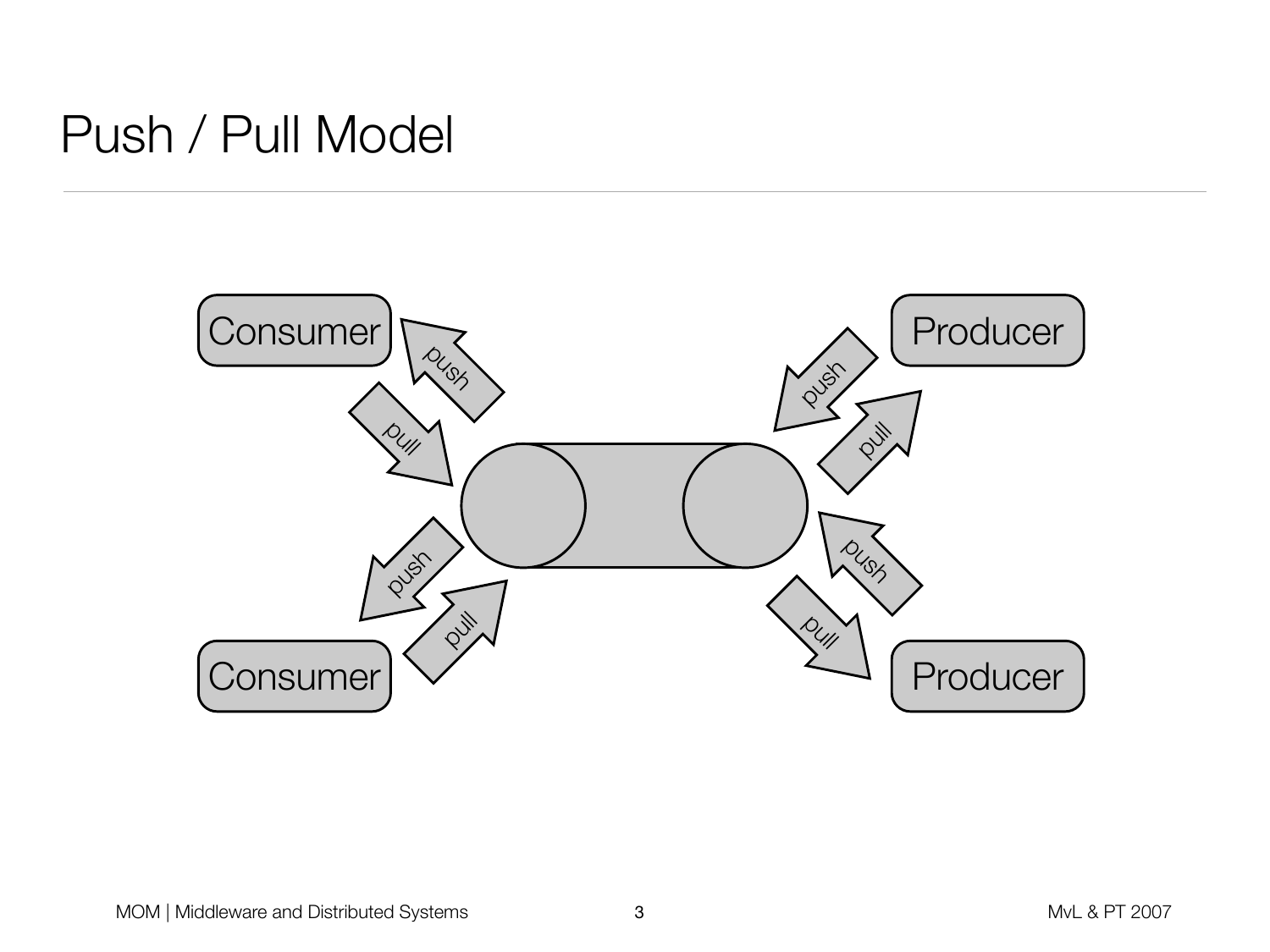# Message Brokers

- MOM provider can transform / alter the format of the message content
- 'Hub and spoke' architecture
	- Completely connected graph of nodes  $n/2^{(n-1)}$  edges (even more with directed graph)
	- Decoupling of sender and receiver through hub (think of FedEx)
- Protocol translation and data translation
	- Common meta-format, otherwise same scalability problem for translators

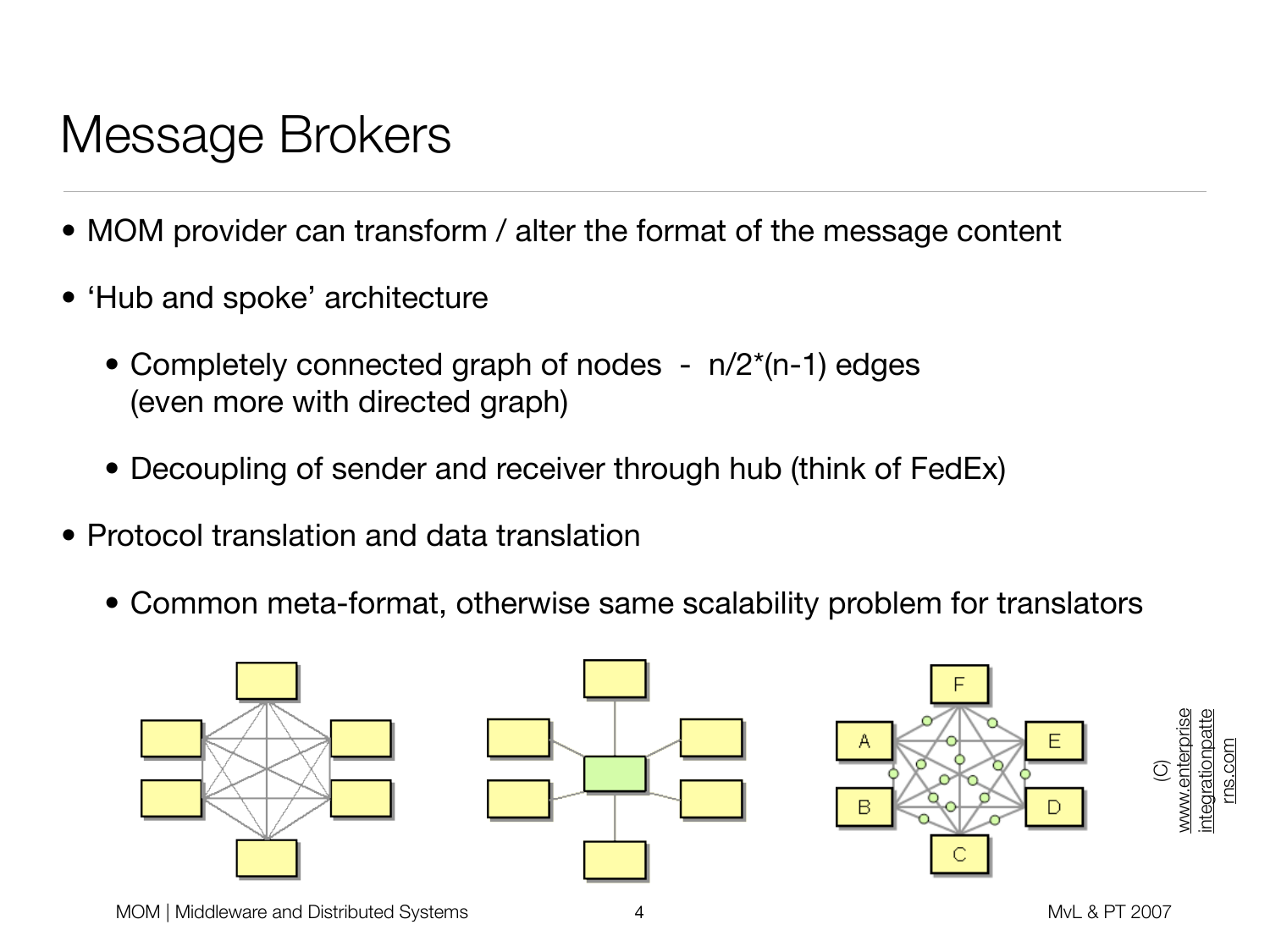### Messaging Models

- Point-to-point
	- Producing client sends message to consuming client through queue
	- Possibility of multiple producers
	- Each message delivered to only once to one of the consumers
- Publish / Subscribe
	- For one-to-many or many-to-many distribution of messages
	- Subscription to topic / channel, no restriction on client role
	- All subscribed clients receive the message, if available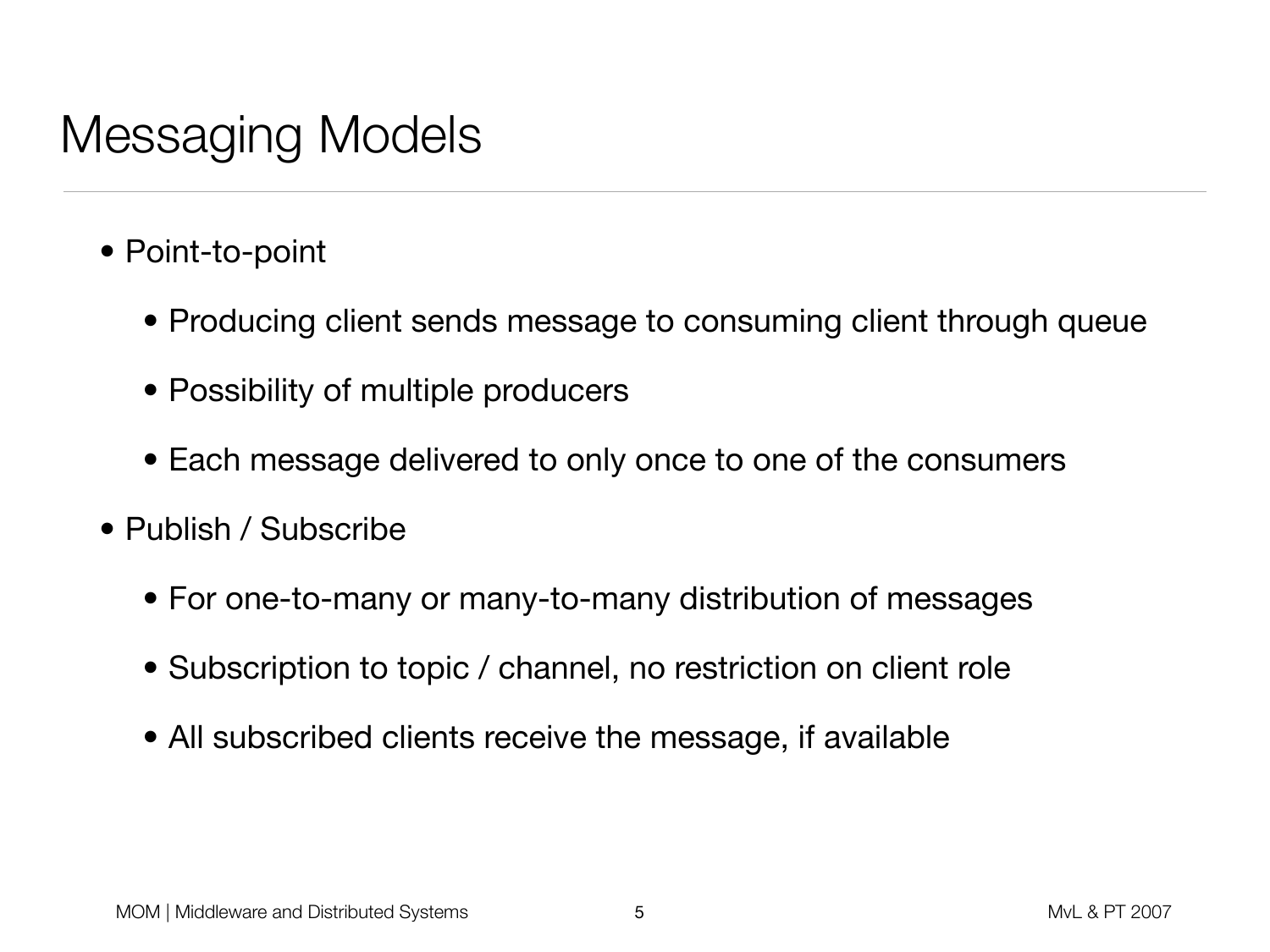### Persistent Message Queues

- Message queue
	- Persists message until delivery
	- Referred to using a logical name, managed by queue manager
	- Many attributes: message length, max depth, persistence, ...
- Concept of persistent queues originates from TP monitors [Bernstein90]
	- Reliable management of transaction requests
	- Recoverable queue ('stable memory of elements') for client / server
	- Queue repository, queue manager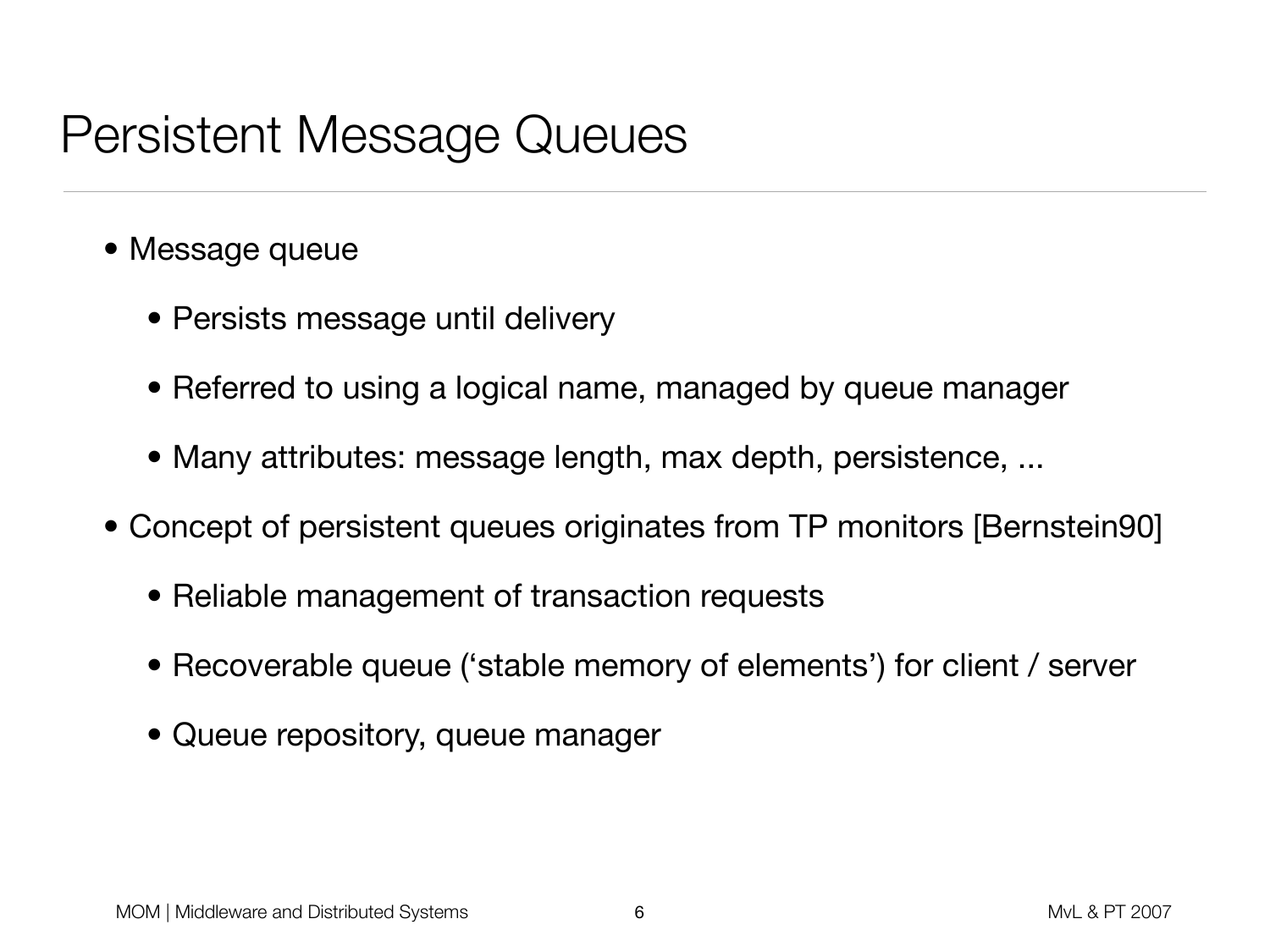## Queue Formats

- FIFO queues
- FIFO queues with priorities
- Public queue: Open access for all clients
- Private queue: Requires client authentication
- Temporary queue: Created for finite period of time or duration of a condition
- Journal queue: System keeps a copy of every message
- Connector / bridge queue: Acts as proxy between proprietary MOM systems
- Dead-Letter / Dead-Message queue: Final sink for undeliverable or expired messages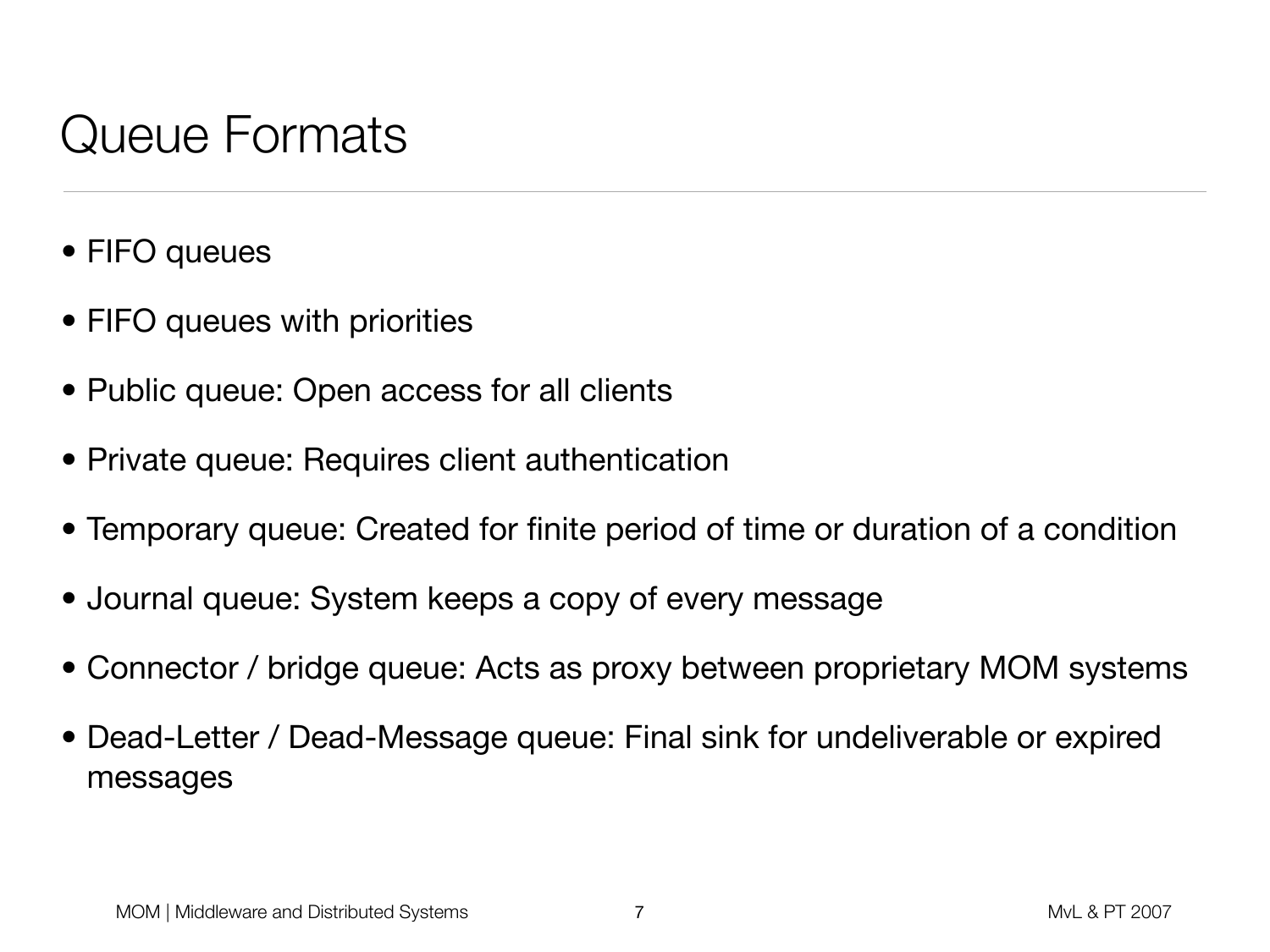### Message Delivery

- Configuration of message delivery options per queue
	- at-most-once, at-least-once, once-and-once-only delivery
	- Time-to-live (TTL) for messages
- Guaranteed message delivery
	- MOM saves pending messages on persistent storage
	- Consumer must confirm message receiving
- Certified message delivery
	- Consumption report sent to the producer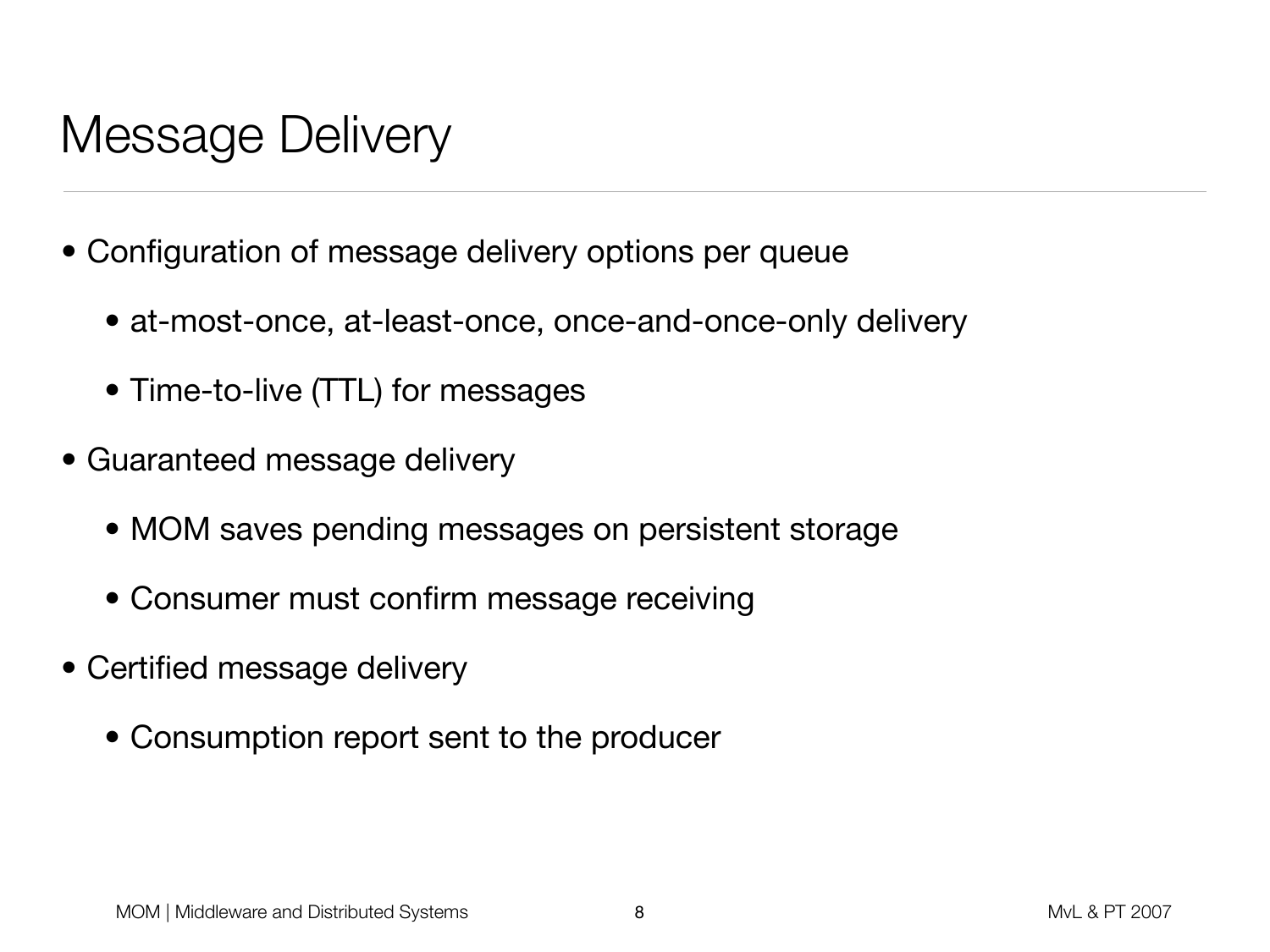#### IBM MQSeries Example

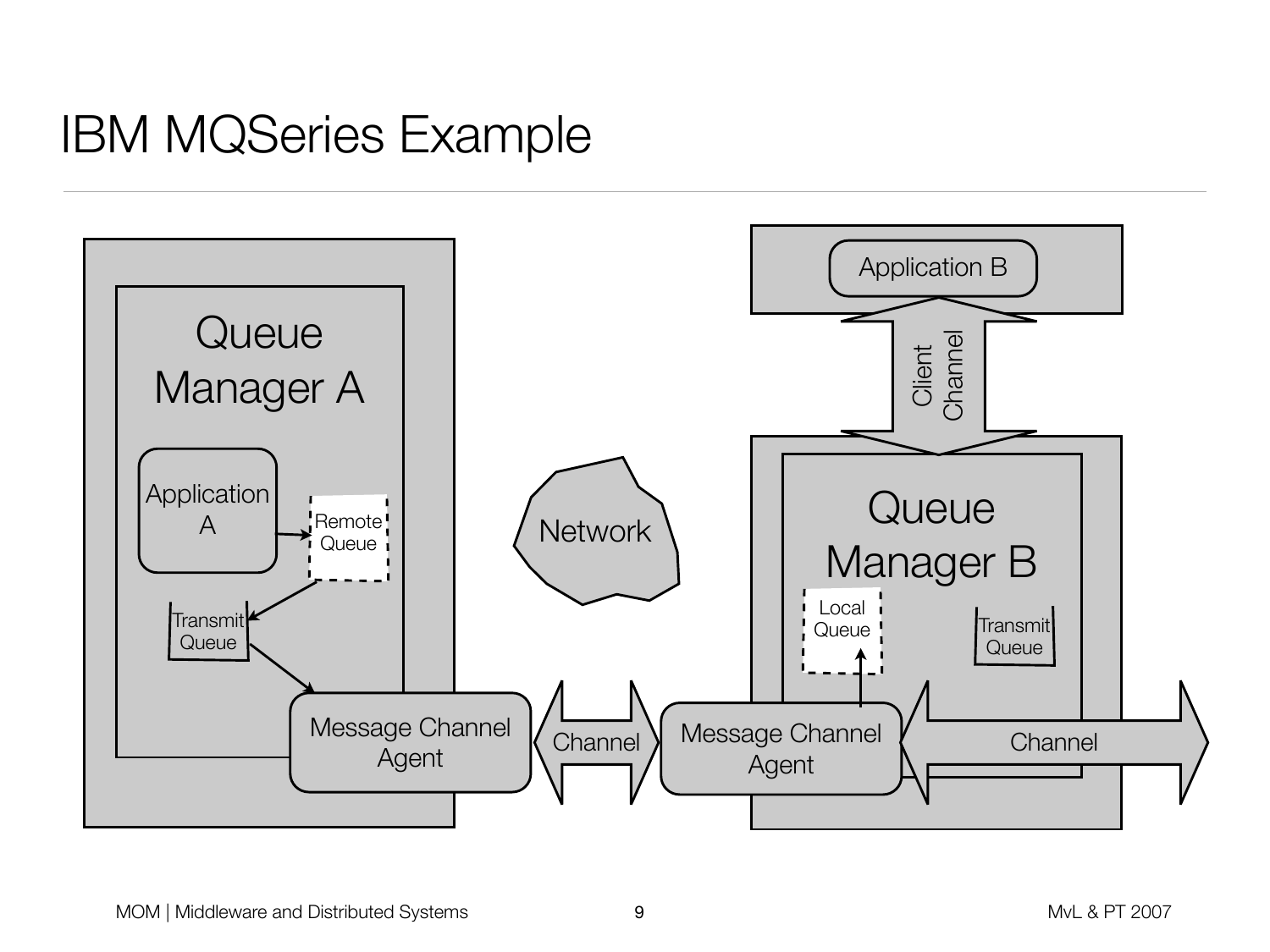# Message Filtering

- Consumer / receiver demands selection of messages
- Typical filtering on properties of the message, sometimes on payload
- Boolean expression, SQL WHERE clause syntax
- Different filter types
	- Topic / Channel-based
	- Subject-based: Message subject as general property, string matching
	- Content-based: Parsing and check of payload information ("stock symbol=SUN")
	- Pattern-based: Inspection of content over different messages  $($ "sock\_symbol=SUN AND ms\_price  $<$  50\$")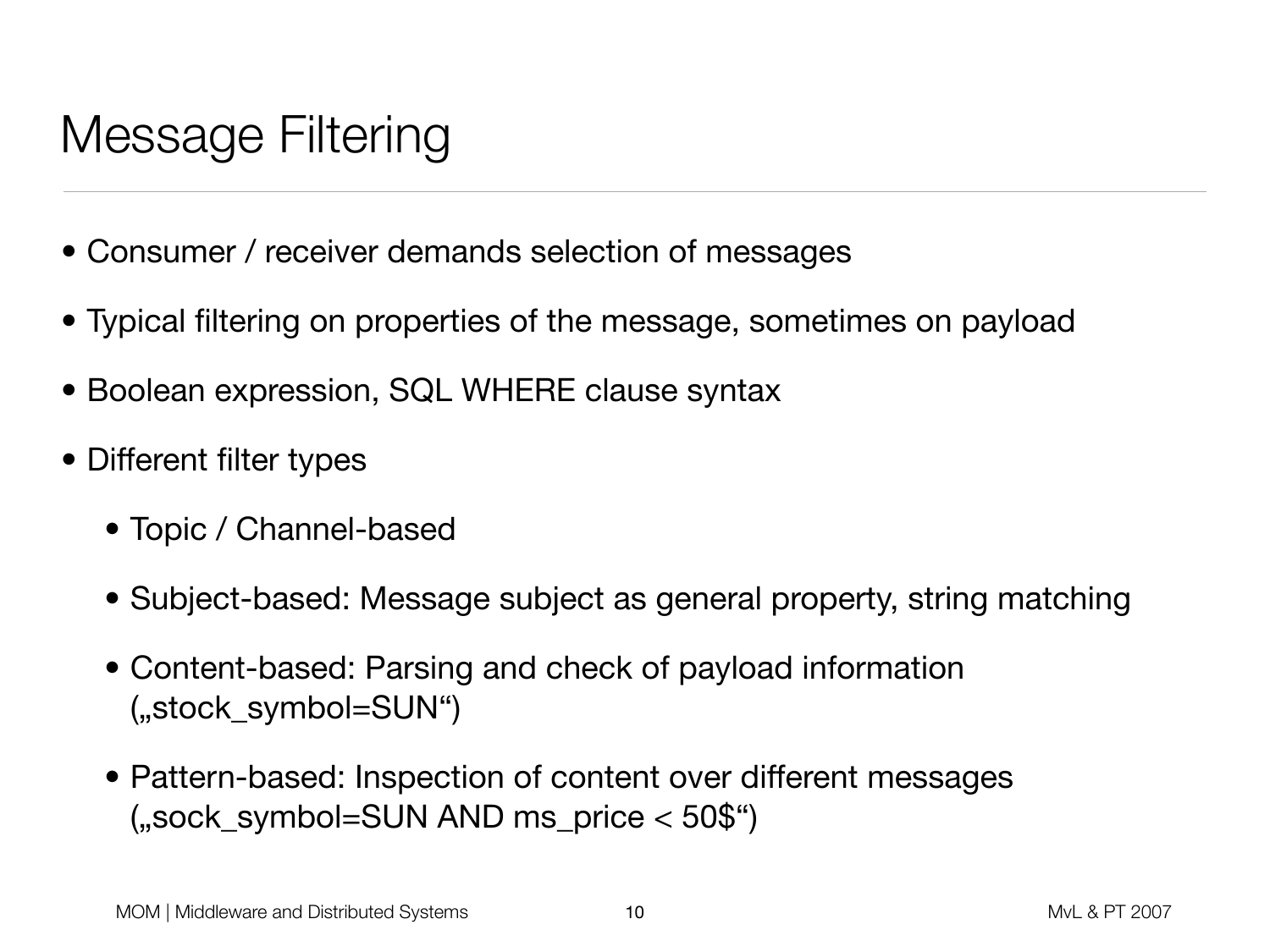# Transactional Messaging

- Group tasks into a single unit of work
	- All message delivery is completed, or all will fail together
	- Messages are not forwarded to the consumer until transaction commit by the sending producer
	- Messages are not removed from the MOM until transaction commit by the receiving consumer
	- Typically represented by transactional queue
- Local transactions within a single resource manager
- Global transactions with multiple (heterogeneous) distributed resource managers, and external transaction coordinator
- Queued Transaction Processing (QTP): Queues as transactional resources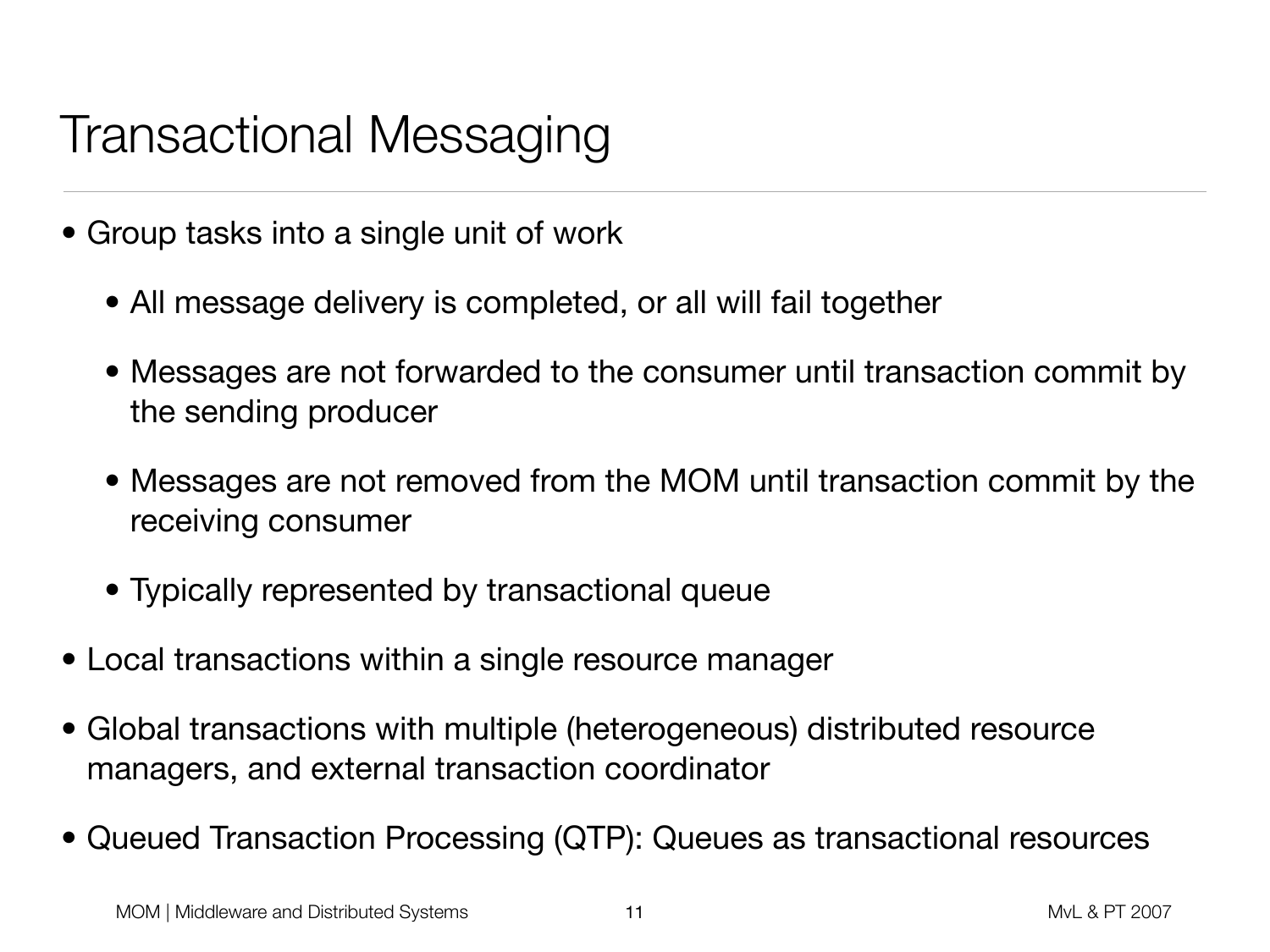#### Commercial Products

- TIBCO Rendezvous
- IBM Websphere MQ (MQSeries)
- Sun ONE Messaging Server
- Microsoft Message Queue Server (MSMQ)
- Sonic MQ -> ESB
- Common focus on:
	- Guaranteed message delivery features
	- Scalability regarding message throughput
- Few standardization attempts (AMQP)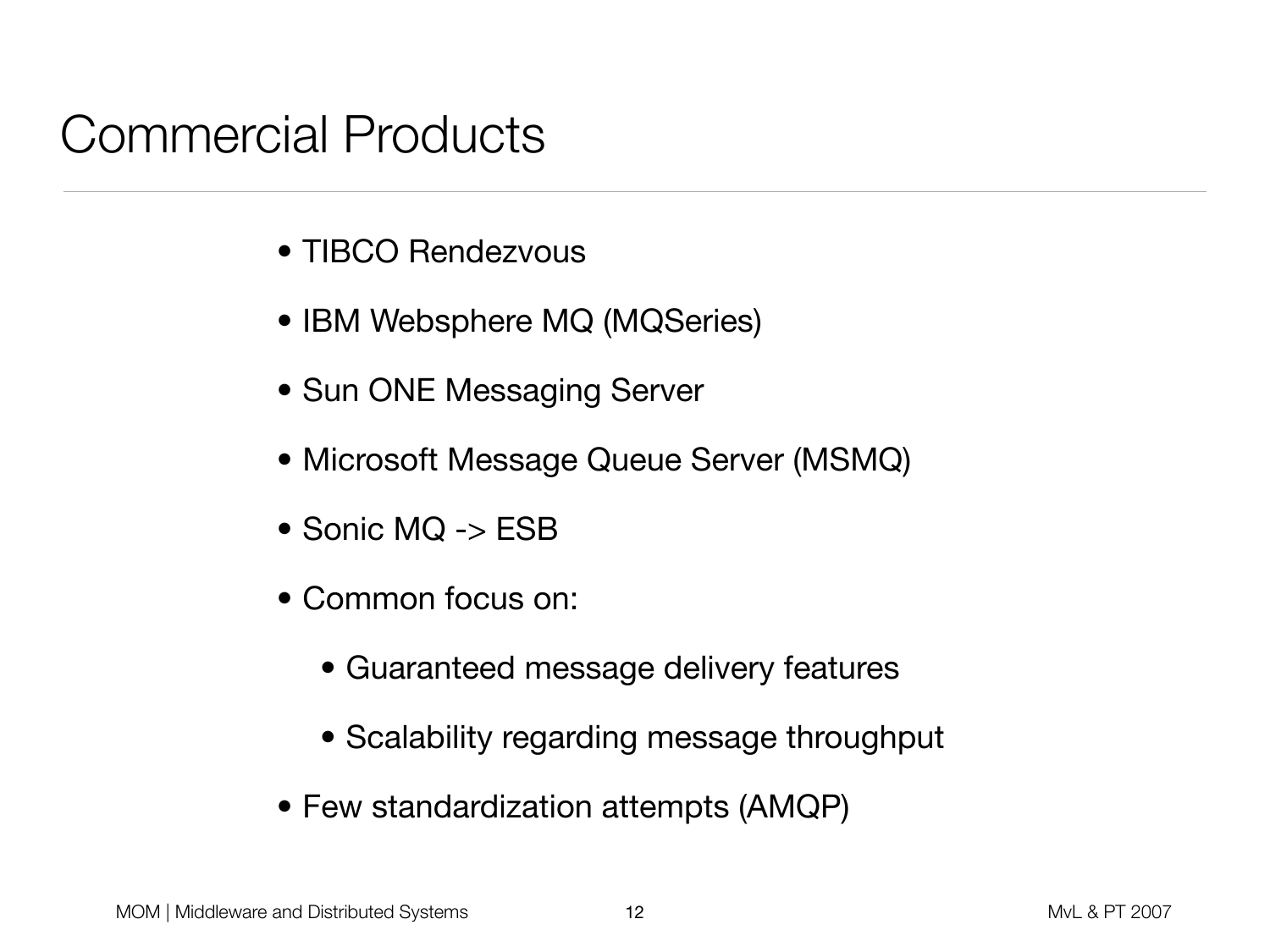### CORBA Event Service

- Alternative to RPC-based client-server communication
- CORBA event service: Standardized interfaces from OMG (1995 2004)
	- Extension with CORBA notification service
- Event: "something that happens", event consumer and event supplier
- Notification: Message that informs about some kind of event
- Push (active producer) and pull (active consumer) model
- Single source, (possibly) multiple recipients
	- Source does not know all consumers
	- Non-blocking sending of message
	- Typed communication (untyped communication through *any* type)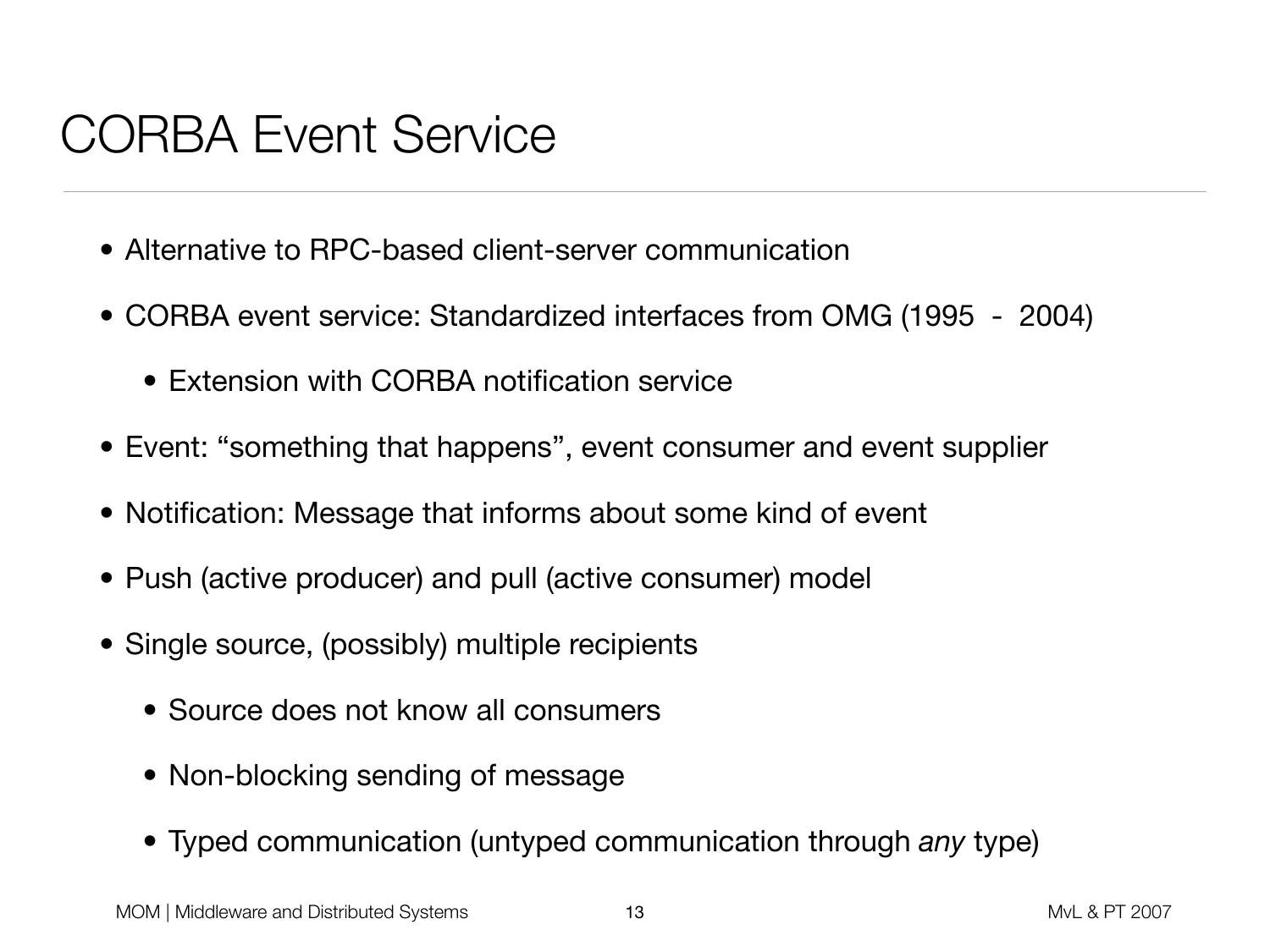### Stock Exchange Example

```
interface StockExchange;
struct StockQuote
\{string stock id;
 StockExchange market place;
 double current quote;
 Time current time;
};
interface Subscriber
\left\{ \right.void receive (in ::StockQuote current quote);
};
interface StockExchange
\{void subscribe (in ::Subscriber customer);
};
```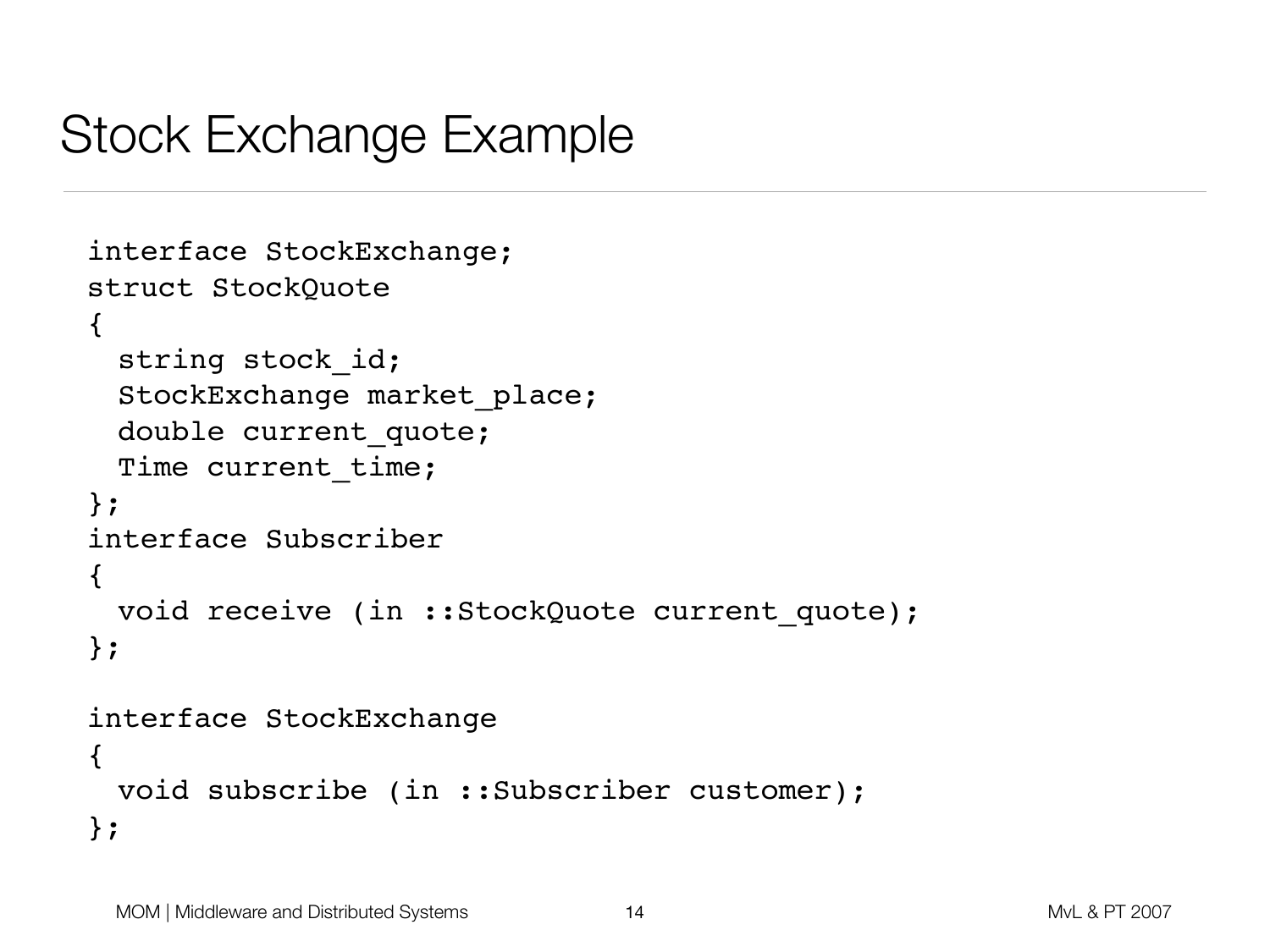#### CORBA Event Service Interfaces

```
interface PushConsumer {
     void push (in any data) raises(Disconnected);
     void disconnect_push_consumer();
};
interface PushSupplier {
     void disconnect push supplier();
};
```

```
interface PullSupplier {
     any pull () raises(Disconnected);
     any try pull (out boolean has event)
        raises(Disconnected);
     void disconnect pull supplier();
};
interface PullConsumer {
     void disconnect pull consumer();
};
```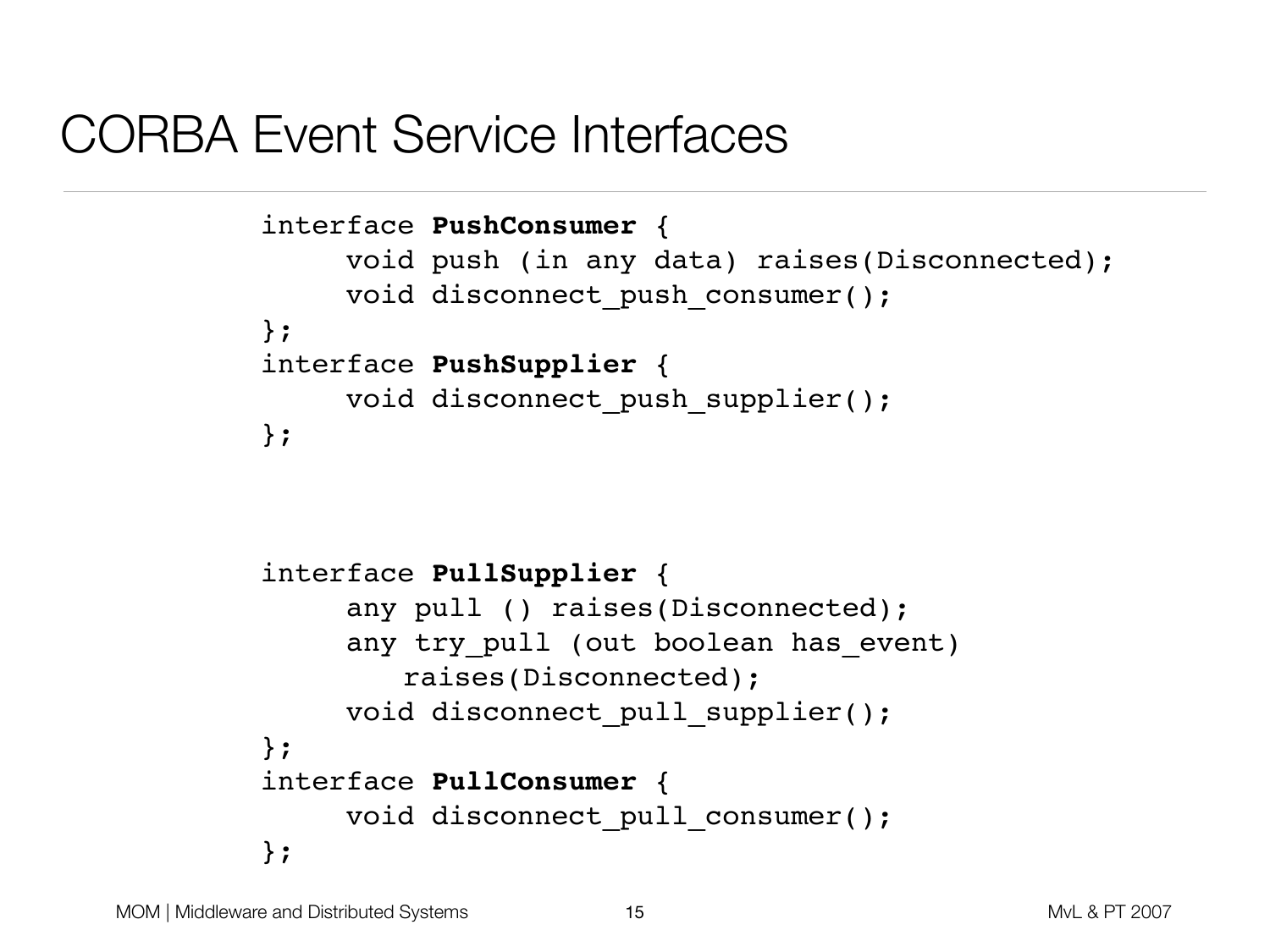### Stock Exchange Example - 2nd try

```
interface StockExchange2;
struct StockQuote
\{...
 StockExchange2 market_place;
  ...
};
interface Subscriber2 : ::CosEventComm::PushConsumer
{};
interface StockExchange2 : ::CosEventComm::PushSupplier
\{void subscribe (in ::Subscriber2 customer);
};
```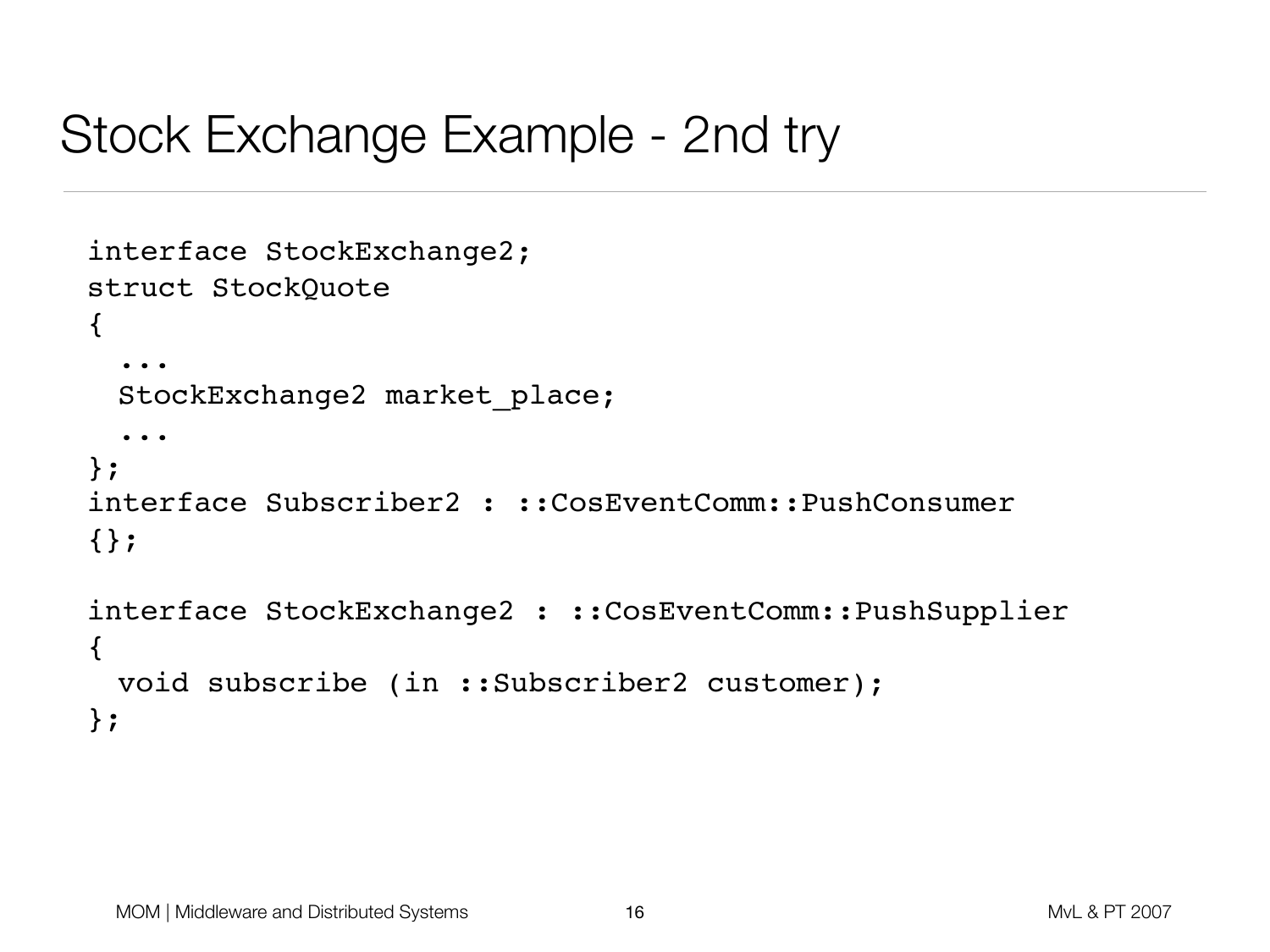### Event Channel as Middleman

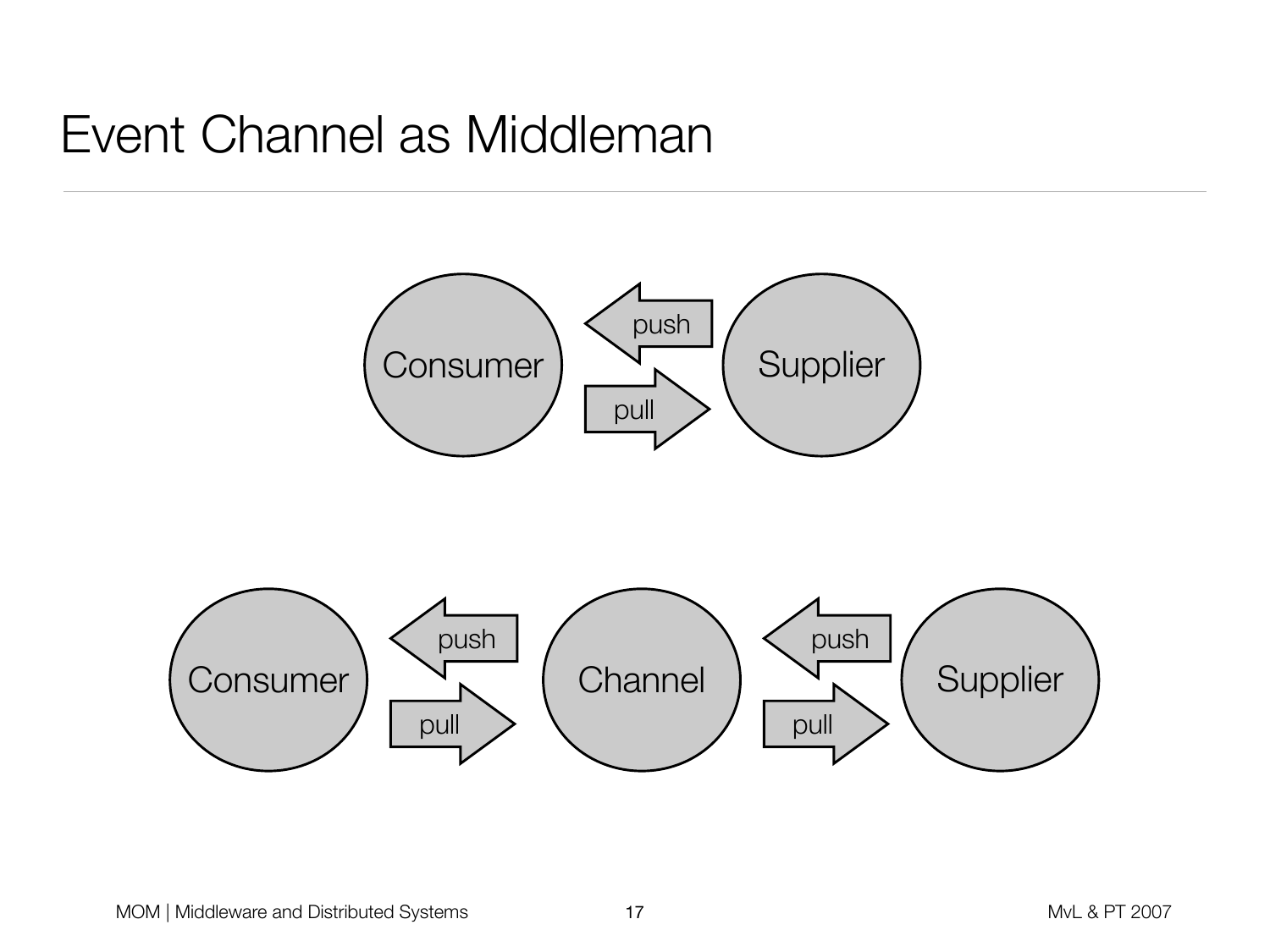### CORBA Event Channel Usage

```
interface Channel
 : ::CosEventComm::PushSupplier,
     ::CosEventComm::PushConsumer {
 void register_supplier (
     in ::CosEventComm::PushSupplier supplier);
 void register_consumer (
     in ::CosEventComm::PushConsumer consumer);
};
interface MyConsumer : ::CosEventComm::PushConsumer
{};
```

```
interface MySupplier : ::CosEventComm::PushSupplier
{};
```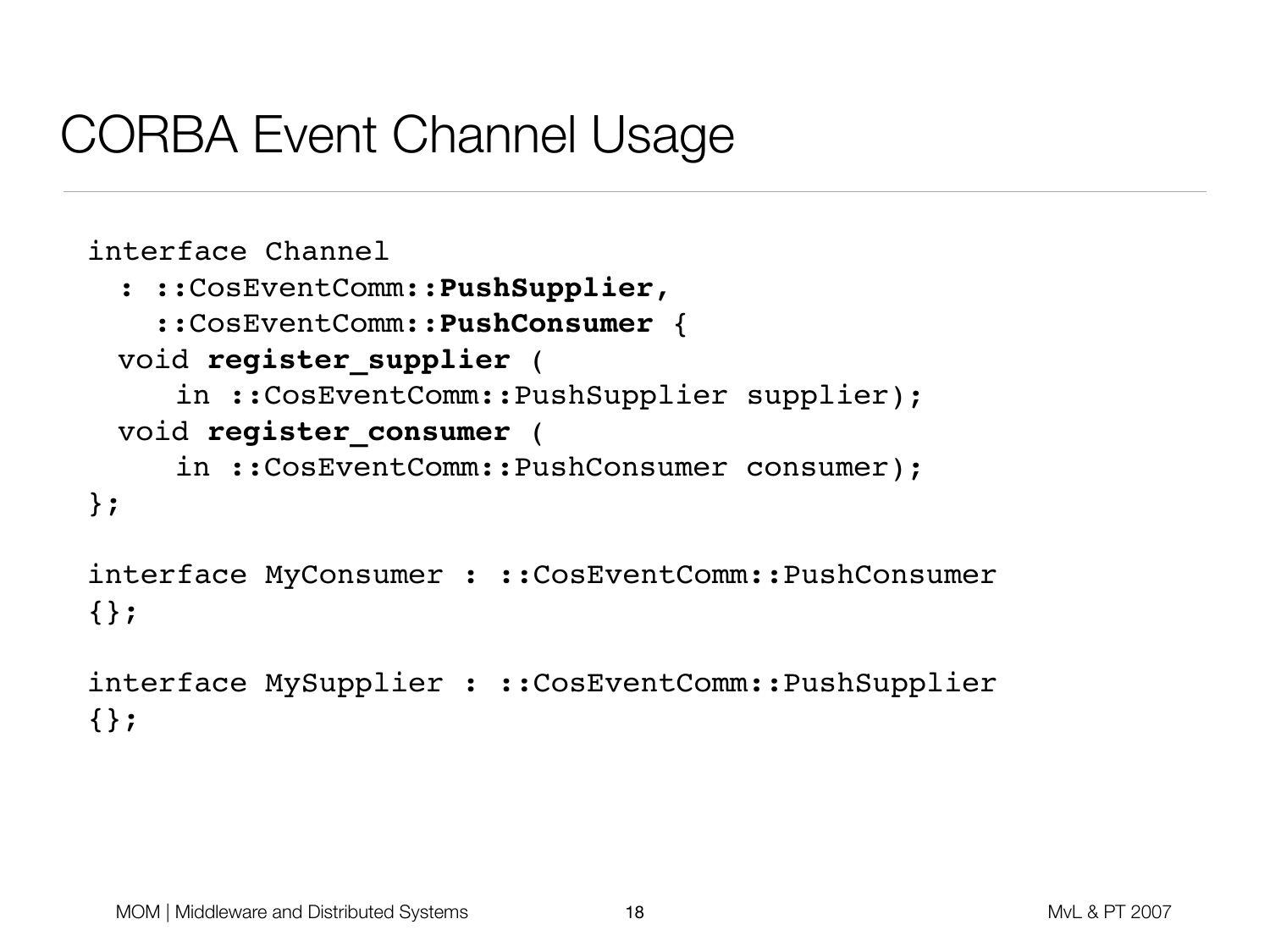# CORBA Event Filters

- Subscriber might be only interested in specific notifications
- Demands interface for filter installation

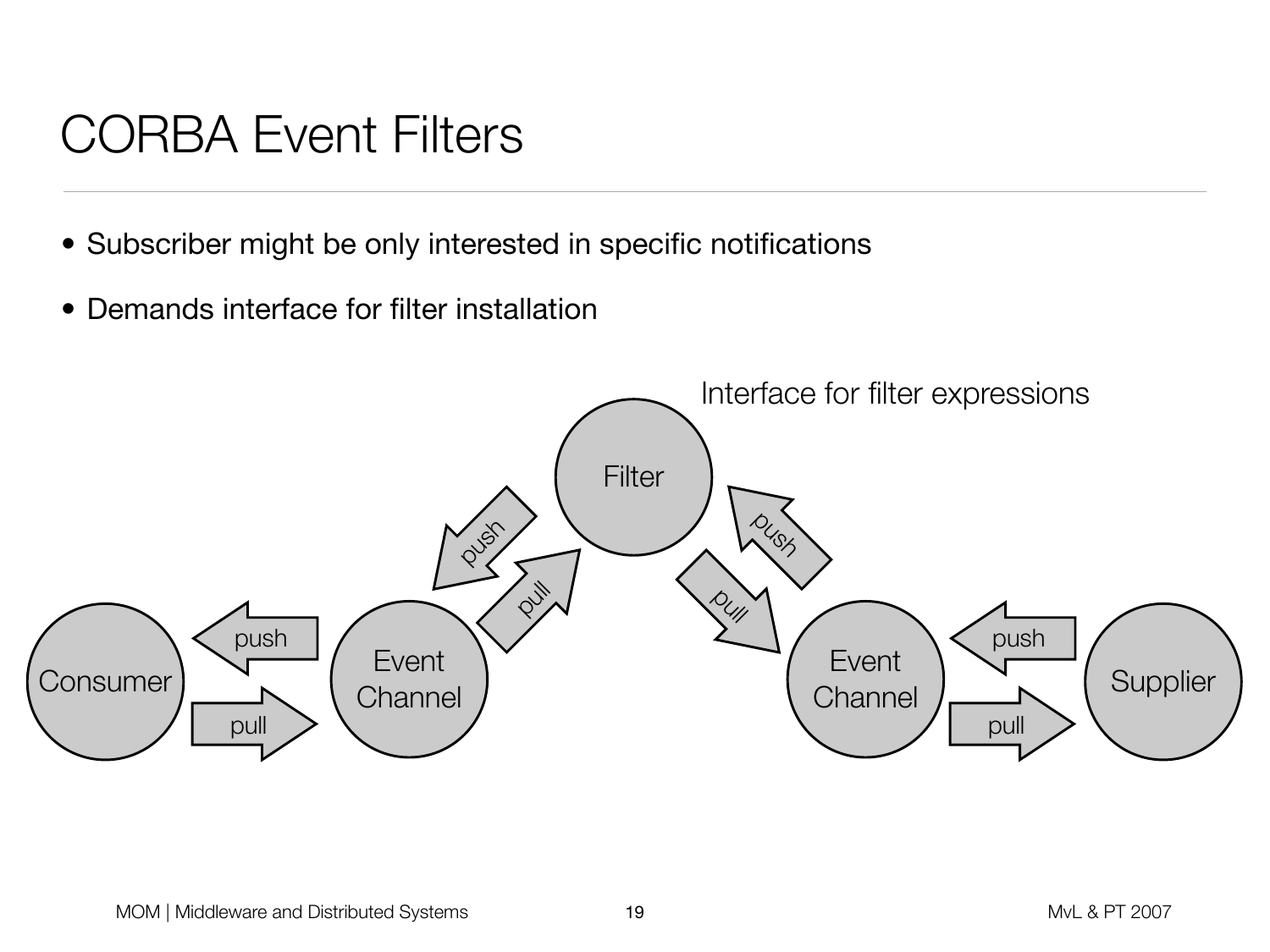## CORBA Notification Service

- Wide usage of Event service, several proprietary extensions
- Extended event service in CORBA 3 -> Notification Service
- Filter objects
	- Interfaces to add, remove and modify constraints on message values
- Quality of service
	- Interfaces for control over notification delivery characteristics
	- Examples: discard policy, earliest delivery time, expiration time, max events per consumer, ordering policy, event priority, re-connection
- Demands general standardized event structure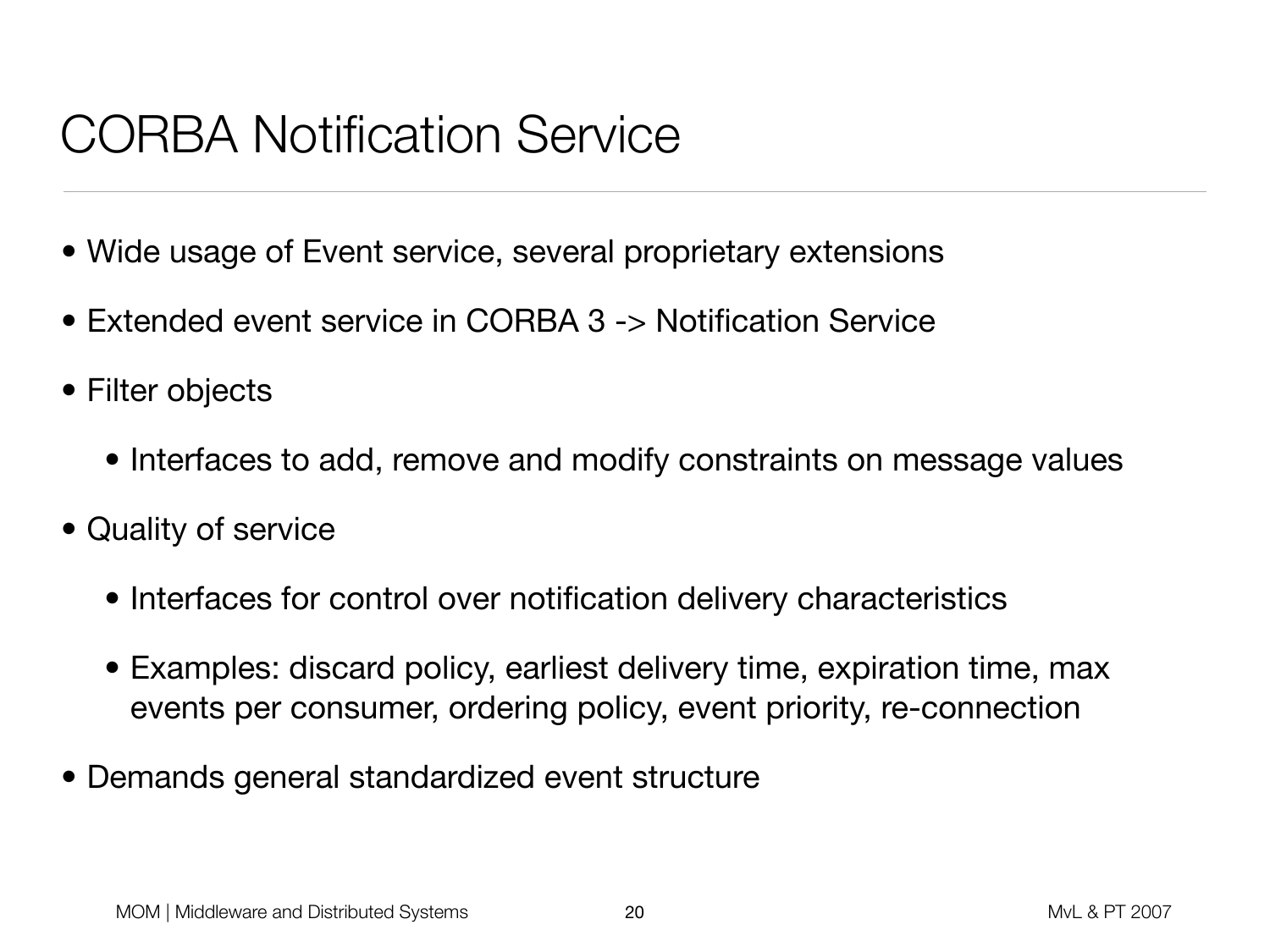# Structured Notification Event

- Header with fixed and variable part
	- domain\_name: vertical industry domain (telco, finance, health care)
	- type\_name: type of event within domain (StockQuote, VitalSigns)
	- event\_name
	- Optional header fields, some standardized names
		- *EventReliability / ConnectionReliability* (short): 0 best effort, 1 - persistent
		- *Priority* (short): -32.767 ... 0 ... 32.767
		- *StartTime*, *StopTime* or *Timeout* for delivery
- Body with filterable data and raw data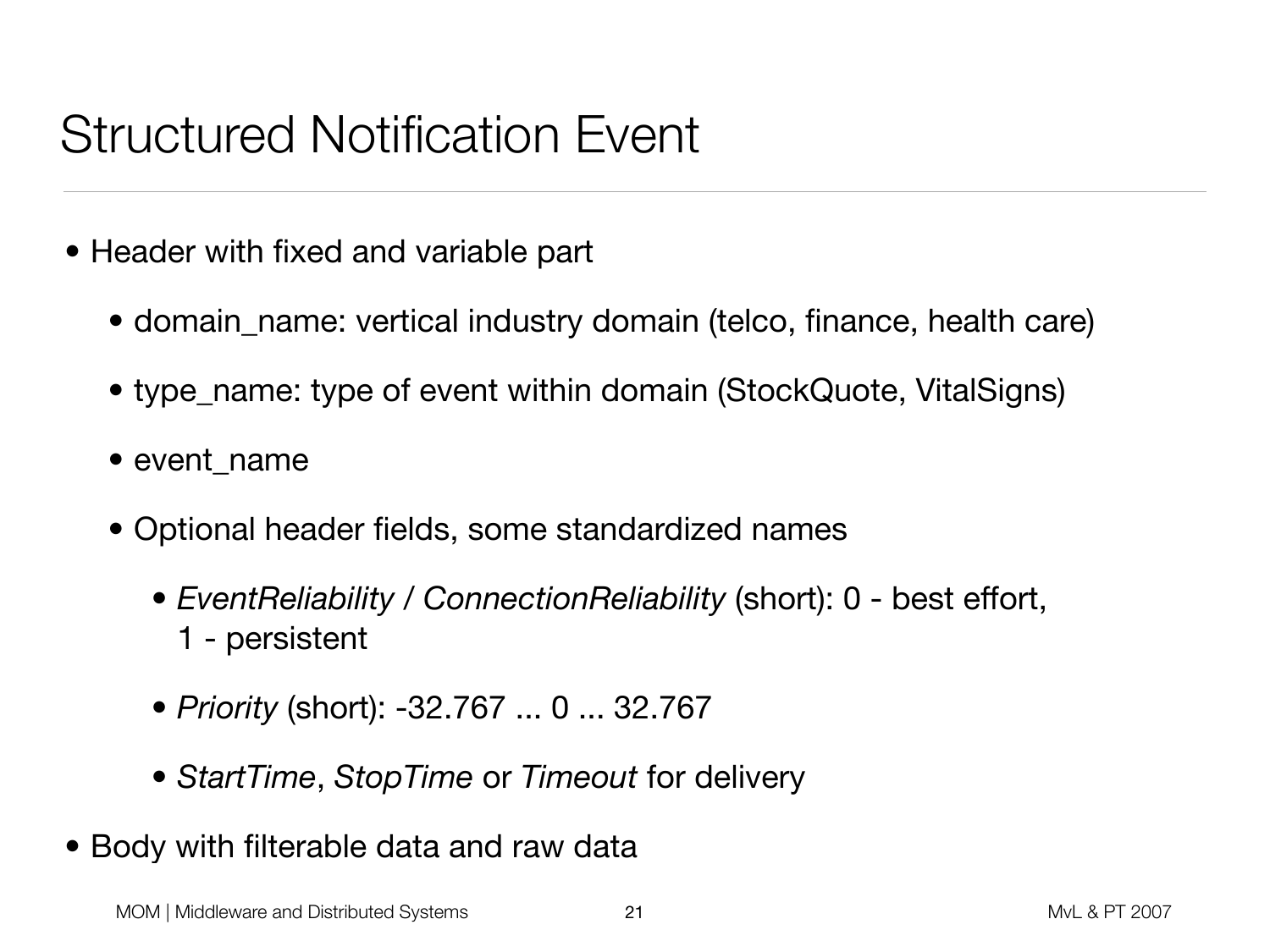#### $N$ lotification  $\bigcap_{\alpha} \bigcap_{\alpha} N$  is the property indicated by the first column  $N$ CORBA Notification QoS Levels

| <b>Property</b>                   | <b>Per-Message</b> | <b>Per-Proxy</b>                               | Per-Admin        |                         | <b>Per-Channel</b> |  |
|-----------------------------------|--------------------|------------------------------------------------|------------------|-------------------------|--------------------|--|
| EventReliability                  | X                  |                                                |                  |                         | X                  |  |
| ConnectionReliability             |                    | $\mathbf{X}$                                   | X                |                         | $\mathbf{X}$       |  |
| Priority                          | X                  | X                                              | X                |                         | X                  |  |
| <b>StartTime</b>                  | X                  |                                                |                  |                         |                    |  |
| StopTime                          | X                  |                                                |                  |                         |                    |  |
| Timeout                           | X                  | $\overline{\text{X}}$                          | $\mathbf{Y}$     | X                       |                    |  |
| StartTimeSupported                |                    | AnyOrder<br>$\overline{\text{X}}$<br>FifoOrder |                  |                         | X                  |  |
| StopTimeSupported                 |                    | PriorityOrder                                  |                  | $\overline{\mathbf{x}}$ |                    |  |
| MaxEventsPerConsumer <sup>1</sup> |                    | <b>DeadlineOrder</b><br>X                      |                  | AnyOrder<br>FifoOrder   |                    |  |
| OrderPolicy                       |                    | X                                              | $\rm X$          |                         | LifoOrder          |  |
| DiscardPolicy <sup>1</sup>        |                    | X                                              | $\boldsymbol{X}$ | PriorityOrder           |                    |  |
| MaximumBatchSize <sup>2</sup>     |                    | X                                              | $\boldsymbol{X}$ | <b>DeadlineOrder</b>    |                    |  |
| PacingInterval <sup>2</sup>       |                    | X                                              | X                |                         | X                  |  |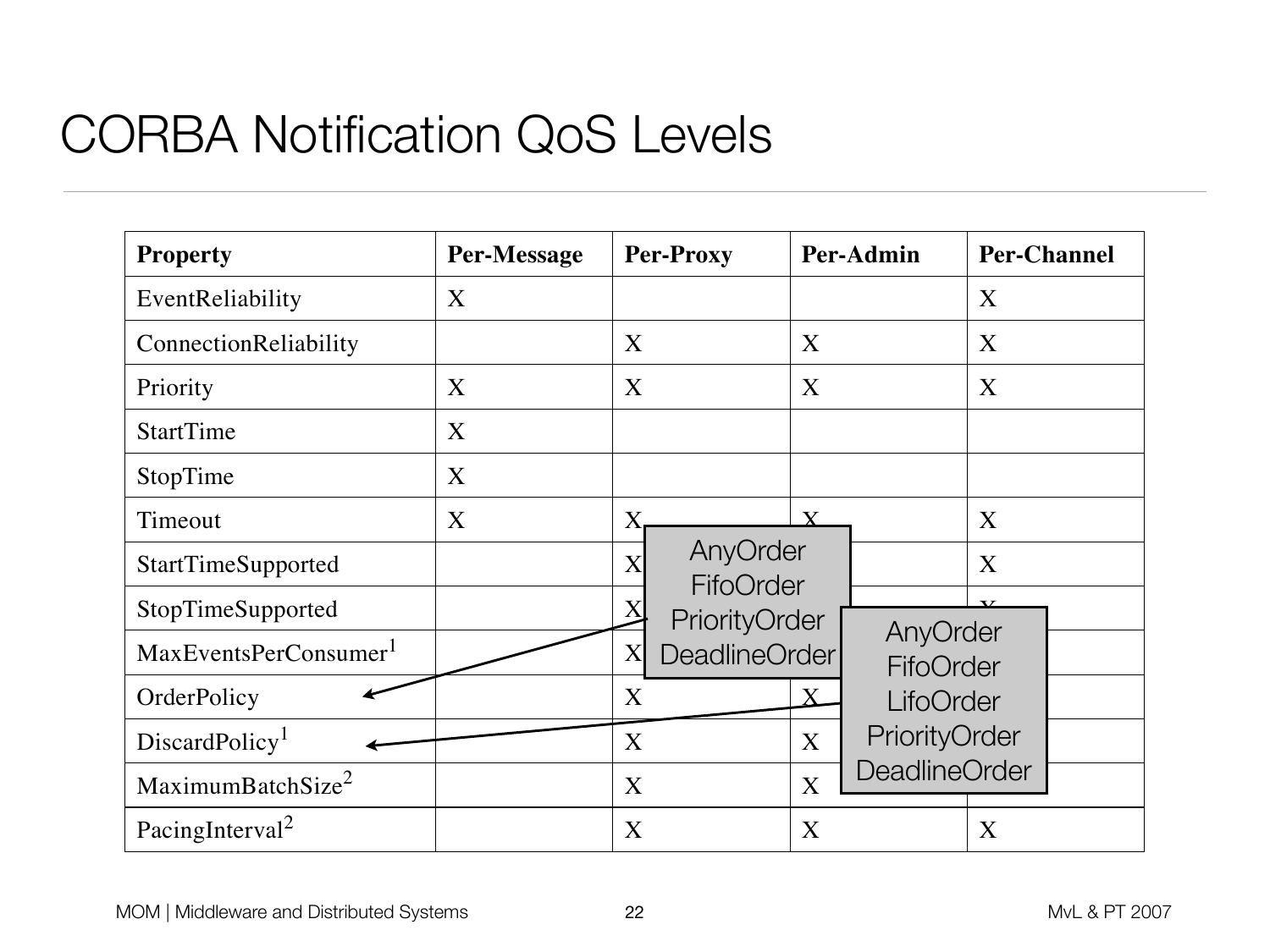# Structured Event IDL

```
module CosNotification {
   ...
  struct FixedEventHeader { 
     _EventType event_type;
     string event name;
  };
```

```
struct _EventType {
  string domain name;
  string type name;
};
```

```
struct EventHeader {
  FixedEventHeader fixed header;
  OptionalHeaderFields variable_header;
};
```

```
struct StructuredEvent {
   EventHeader header;
   FilterableEventBody
        filterable data;
   any remainder of body;
}
...
                                     typedef Istring PropertyName;
                                     typedef any PropertyValue;
                                     struct Property {
                                       PropertyName name;
                                       PropertyValue value; };
                                     typedef sequence<Property> PropertySeq;
                                     typedef PropertySeq OptionalHeaderFields;
                                     typedef PropertySeq FilterableEventBody;
```
}

typedef string Istring;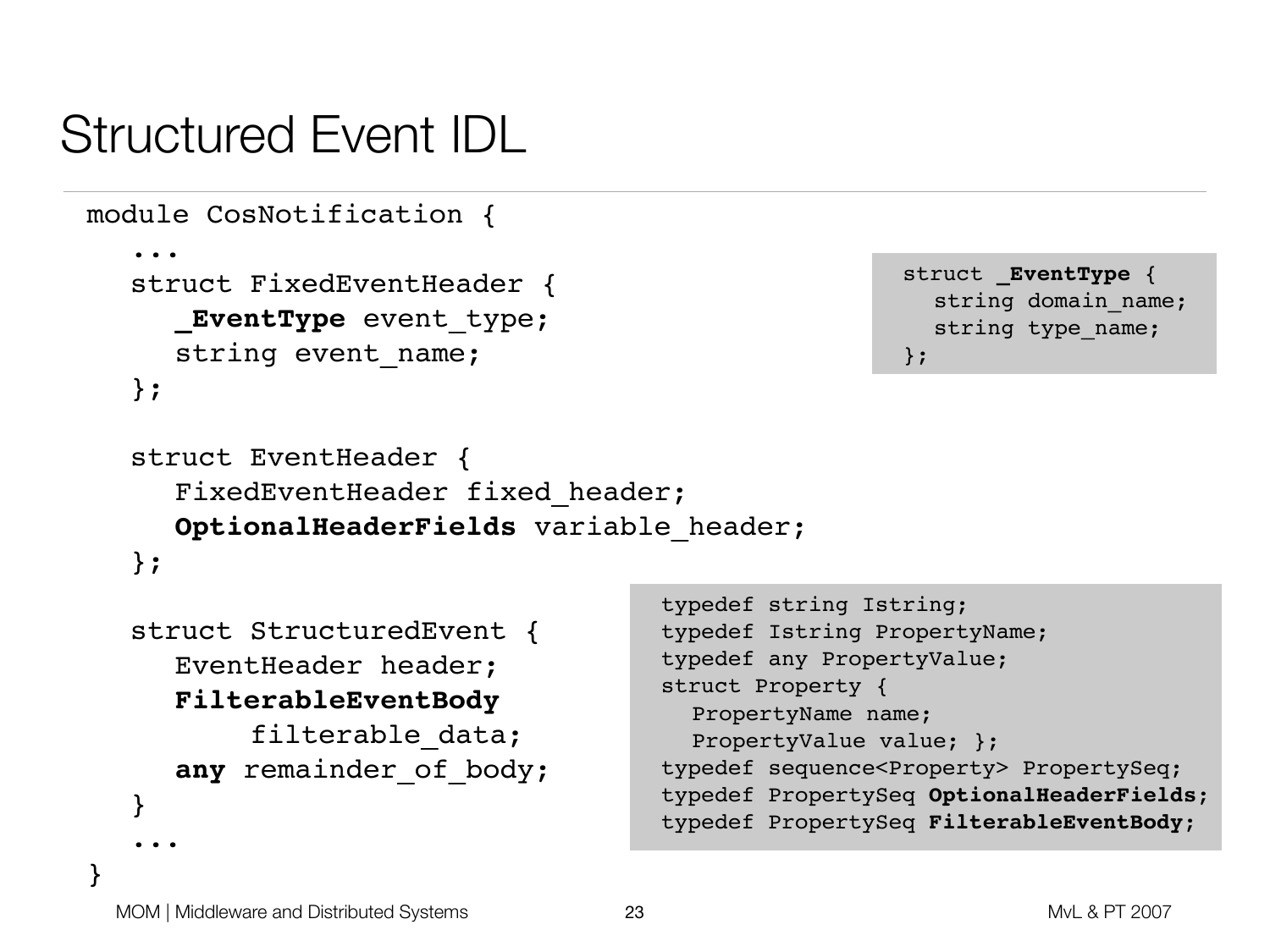# Notification Service Constraint Language

- Extended version of CORBA Trading service constraint language
	- Special token "\$" for current event and any run-time variable
	- Reserved variable "\$curtime"
	- Vendor extensions have ":" prefix

```
$type_name == 'CommunicationsAlarm' and not 
($event_name == 'lost_packet')
```

```
$type_name == 'CommunicationsAlarm' and 
$priority >= 1 and $priority <= 5
```
 $\texttt{Soriginal}$  timestamp.high + 2 <  $\texttt{Scurtime.high}$ 

exist \$threshold. type id and \$threshold. type id == 'short'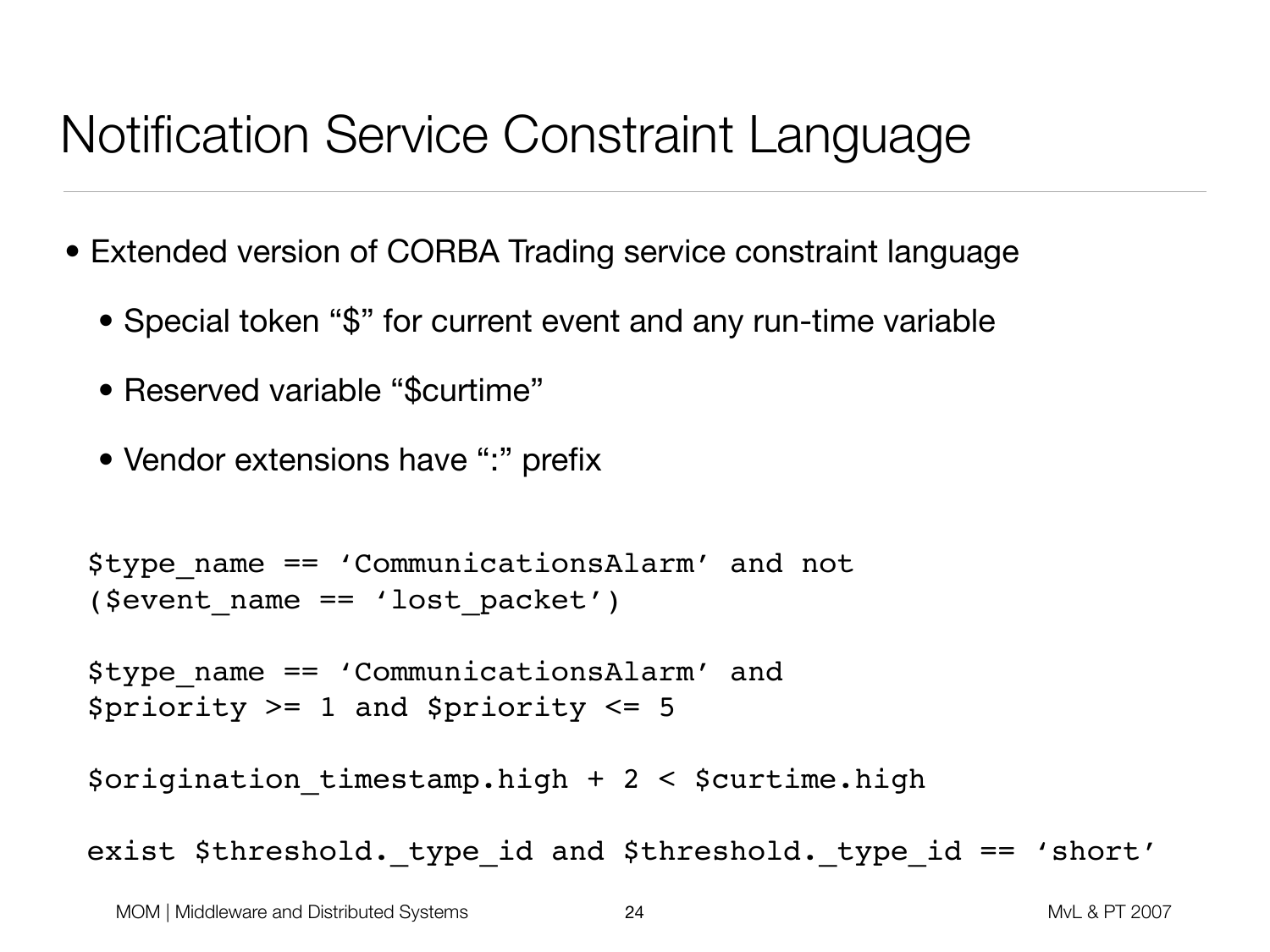#### Java Messaging Service *2*

- Client API specification for messaging in Java (JSR 914, 2001) messaging technology. It is also expected there will be major differences in how differences in how difference If  $\mathcal{L}$  is to be portable, they must be interested from the isolated from the isolated from the isolated from the isolated from the isolated from the isolated from the isolated from the isolated from the isolated from
- $\bullet$  ,.... common set of enterprise messaging concepts... " acclients. The client uses that are portable uses the portable  $\sim$ administrator creates them using provider-specific facilities. The specific facilities of  $\mathbf{r}$
- No wire protocol, no security, no error notification with a provider.
- JNDI typically used to get administered JMS objects Administered objects are placed in a JNDI namespace by an administrator. A
	- Administrative tasks outside of client code
	- *ConnectionFactory* used to create JMS provider connection
	- *Destination* used for specifying the destination of messages

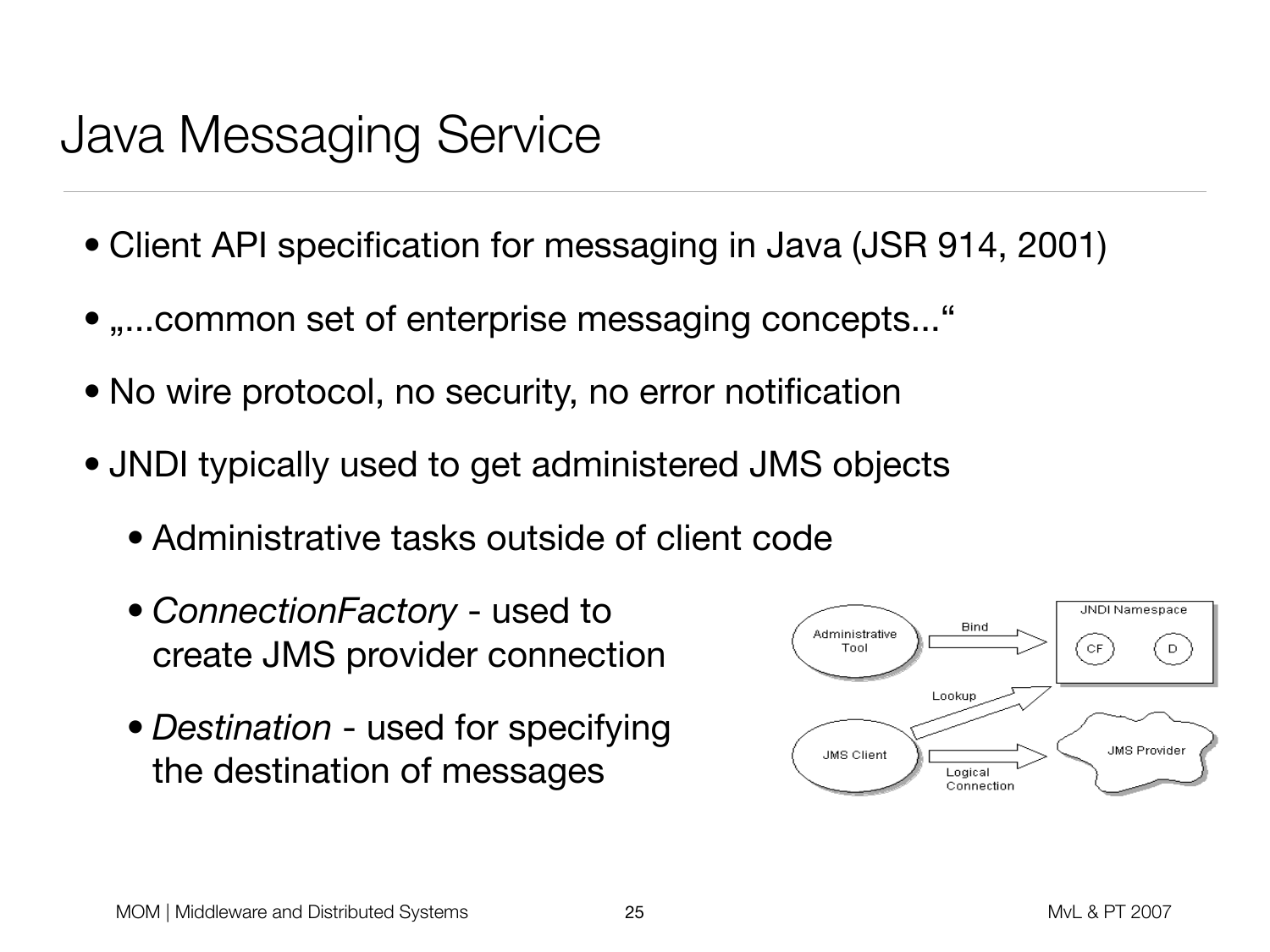#### JMS Provider

- "...entity that implements JMS for a messaging product..." JAR file
- Producer gives message to provider for delivery
- Consumer gets message synchronously / asynchronously from provider

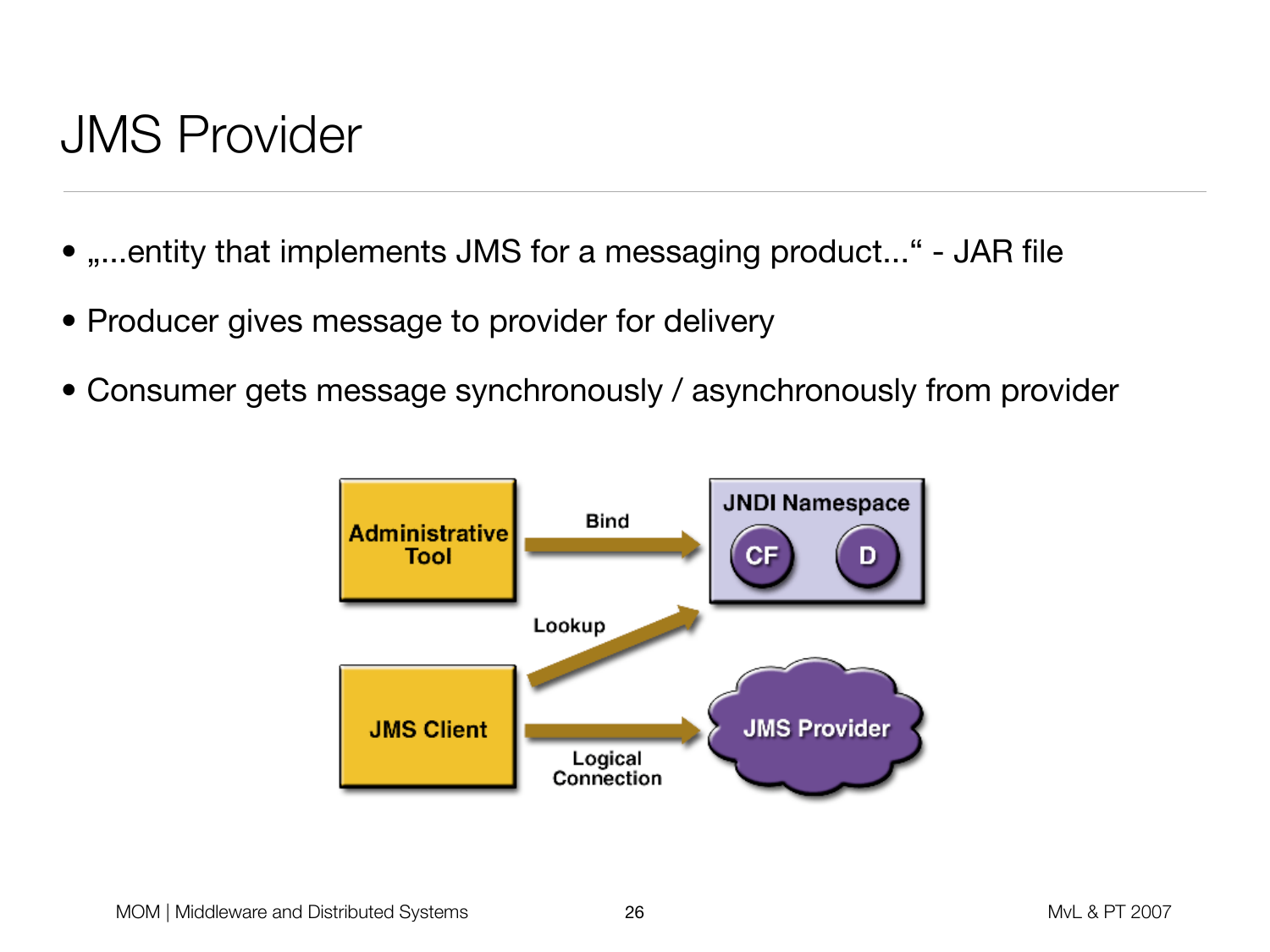#### JMS Relationships  $\mathbf{F}$  of  $\mathbf{F}$  object relationships of  $\mathbf{F}$

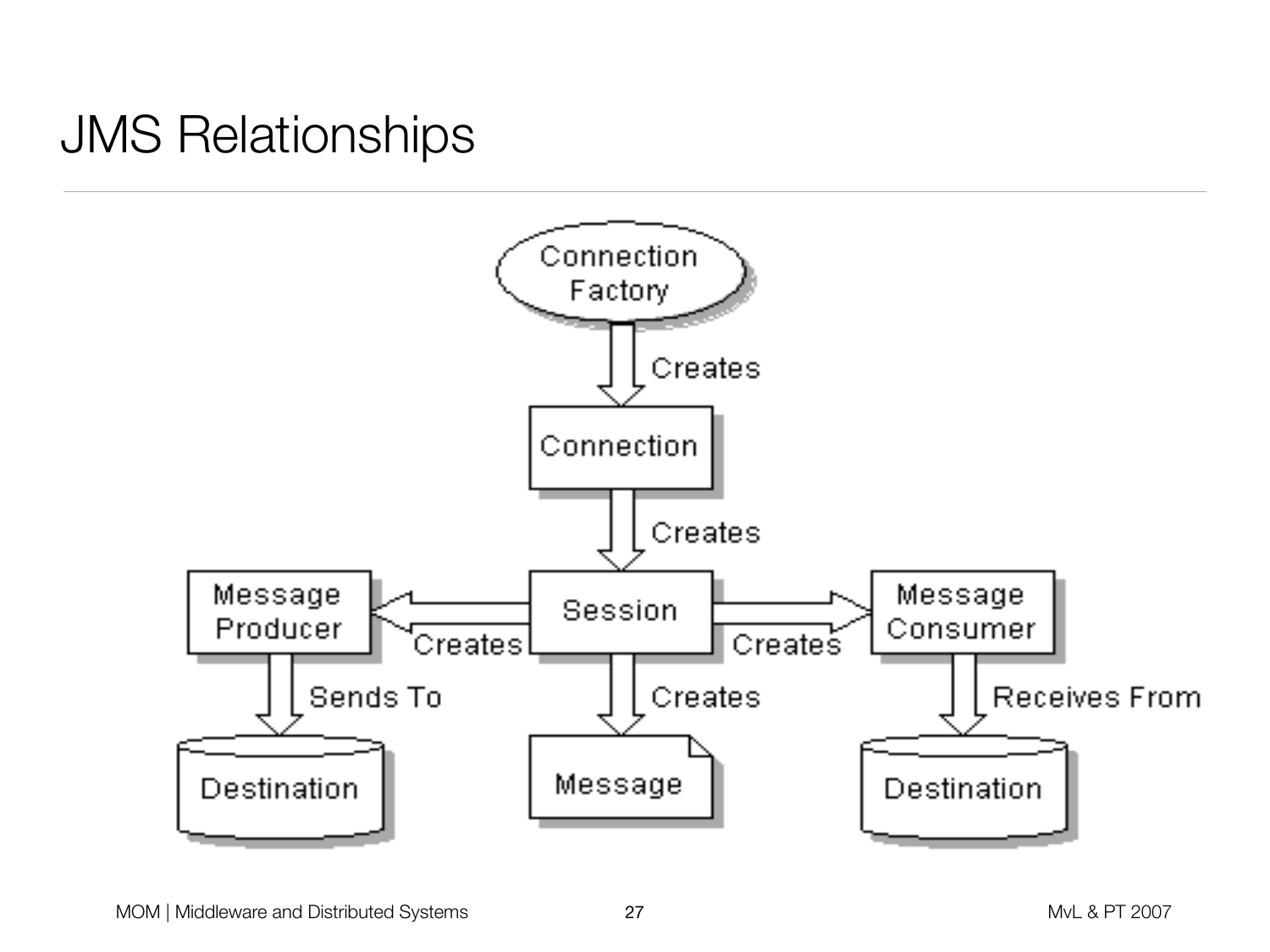# JMS Interface Comparison

| <b>JMS Common Interfaces</b> | PTP-specific Interfaces        | Pub/Sub-specific<br>interfaces |  |  |
|------------------------------|--------------------------------|--------------------------------|--|--|
| ConnectionFactory            | QueueConnectionFactory         | <b>TopicConnectionFactory</b>  |  |  |
| Connection                   | QueueConnection                | TopicConnection                |  |  |
| Destination                  | Queue                          | Topic                          |  |  |
| Session                      | QueueSession                   | TopicSession                   |  |  |
| MessageProducer              | QueueSender                    | TopicPublisher                 |  |  |
| MessageConsumer              | QueueReceiver,<br>QueueBrowser | TopicSubscriber                |  |  |

domain - PTP and Publishers a customized set of interfaces a customized set of interfaces for interfaces for i<br>The publishers for interfaces for interfaces for interfaces for interfaces for interfaces for interfaces for i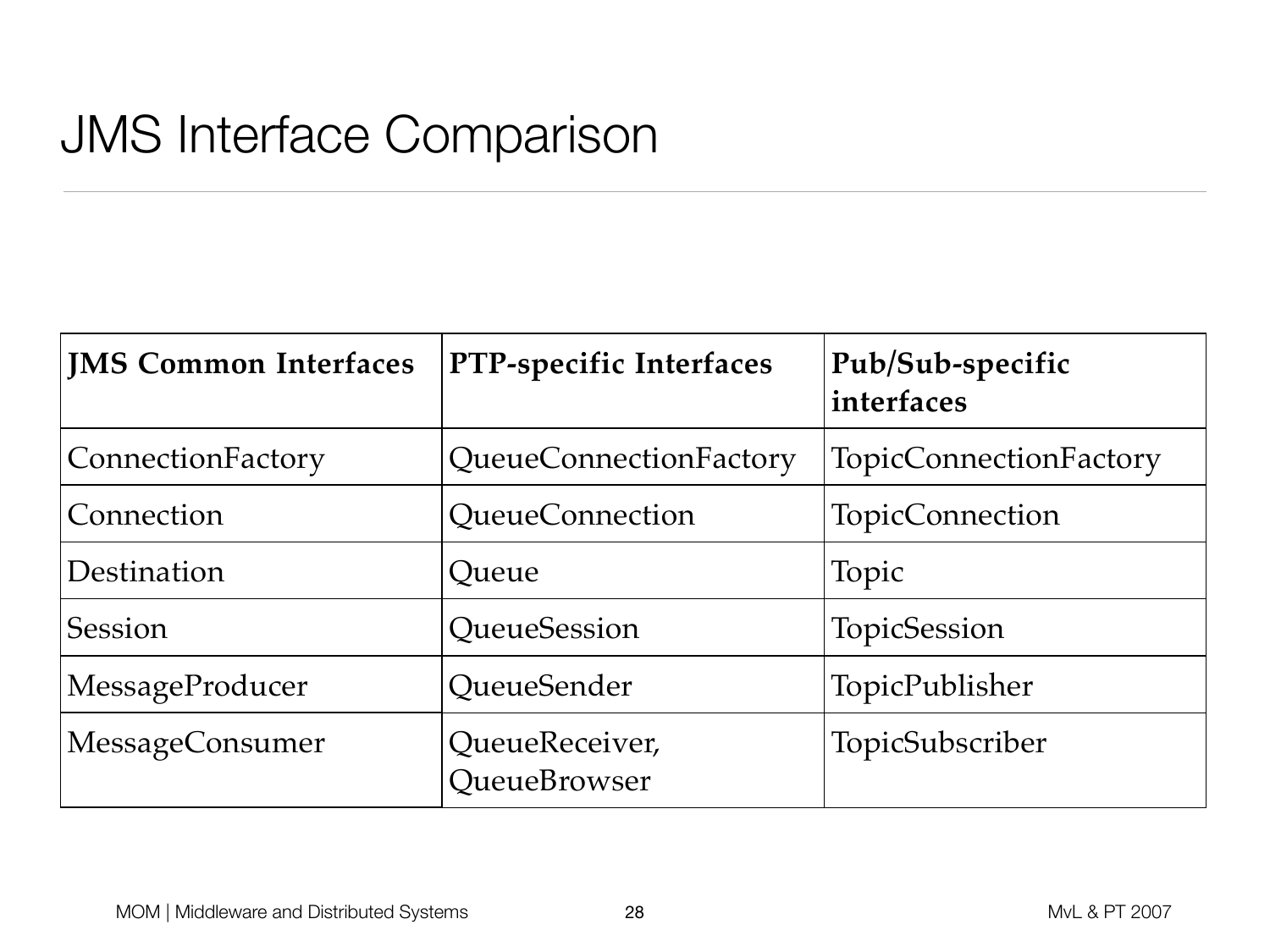# Developing a JMS Client

- Use JNDI to find a *ConnectionFactory*
- Use JNDI to find one or more *Destination* objects
- Use *ConnectionFactory* to establish connection with demanded delivery feature
- Use *Connection* to create a *Session*
- Create *Producer* / *Consumer* object through the *Session* to a particular *Destination*
	- Specific class depends on messaging model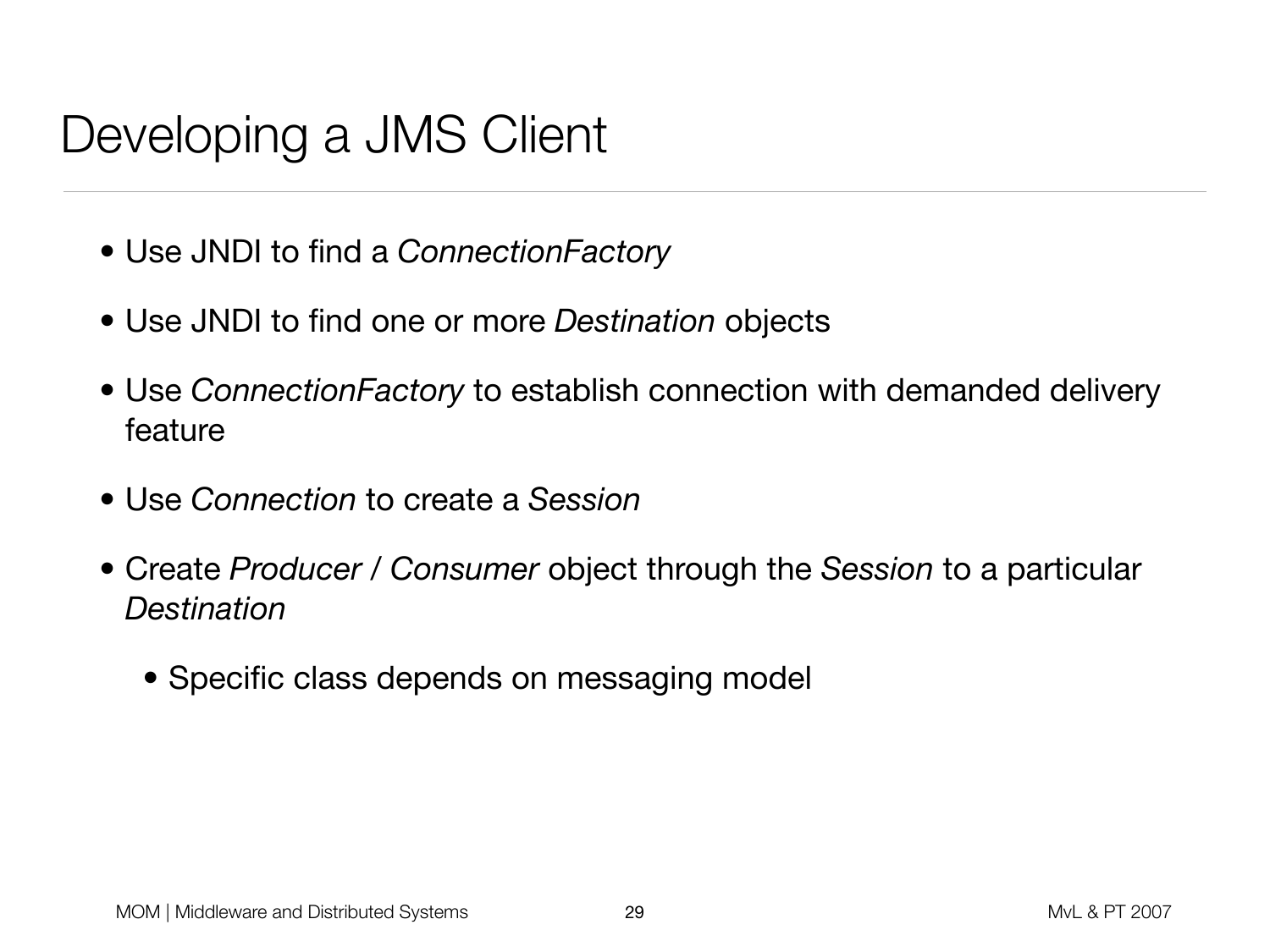# JMS Messages

- Standardized message interfaces
- Message implementation by JMS provider
- Message header information
	- Common set of mandatory header fields for receiver
	- Facility for adding properties to header (standard, application-specific, provider-specific)
- Some predefined message body structures
	- Still no promise for interoperability !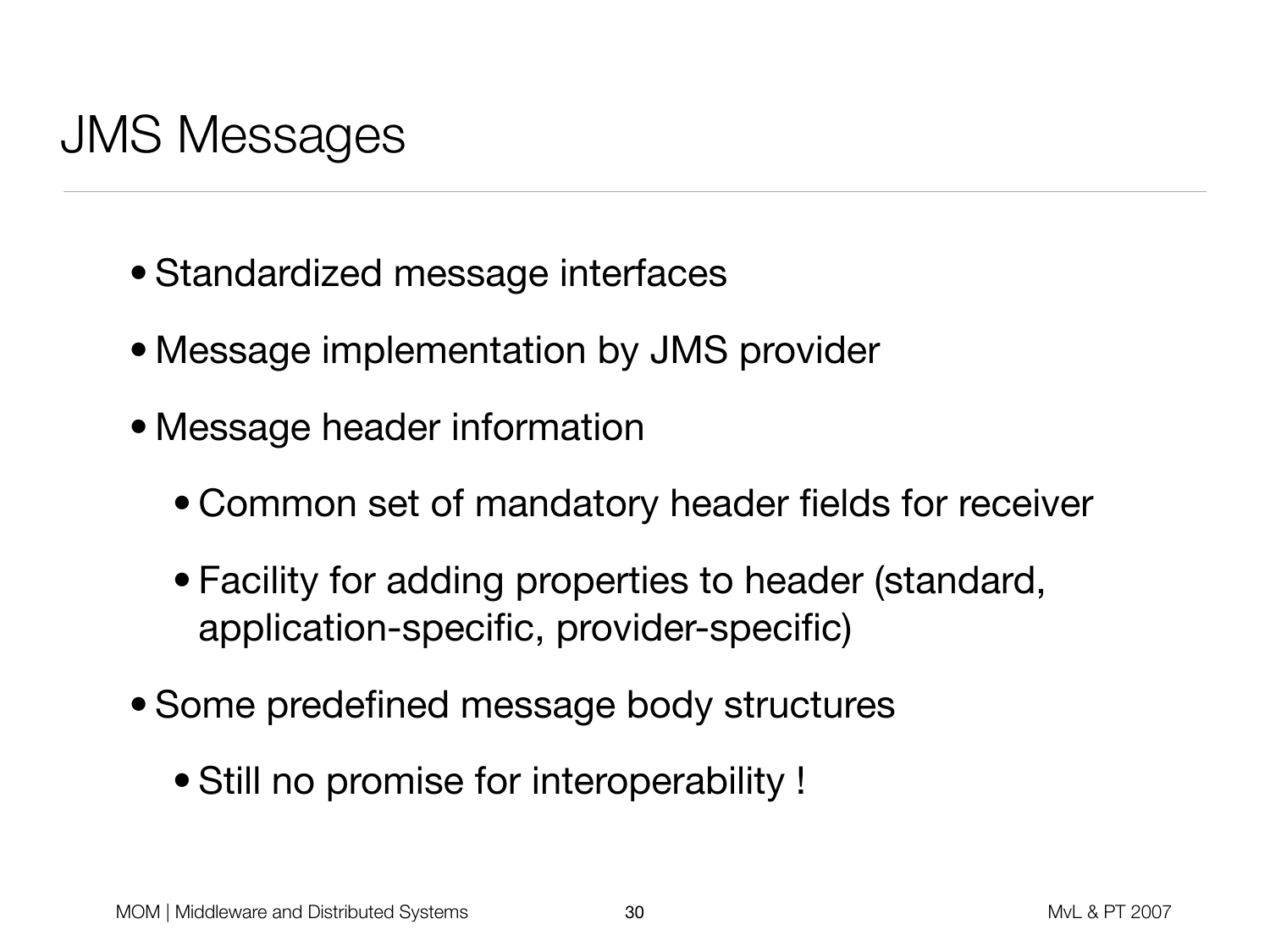#### JMS Message Header

- *JMSDestination*, *JMSDeliveryMode*
- *JMSMessageId*: Assigned by provider
	- Scope of uniqueness is implementation-specific
- *JMSTimestamp*: Time of delivery to provider
- *JMSCorrelationID*: might be used for relation of response message to request message
- *JMSRedelivered*: Indication for consumer
- *JMSType*: Reference to provider message repository, no defaults specified by JMS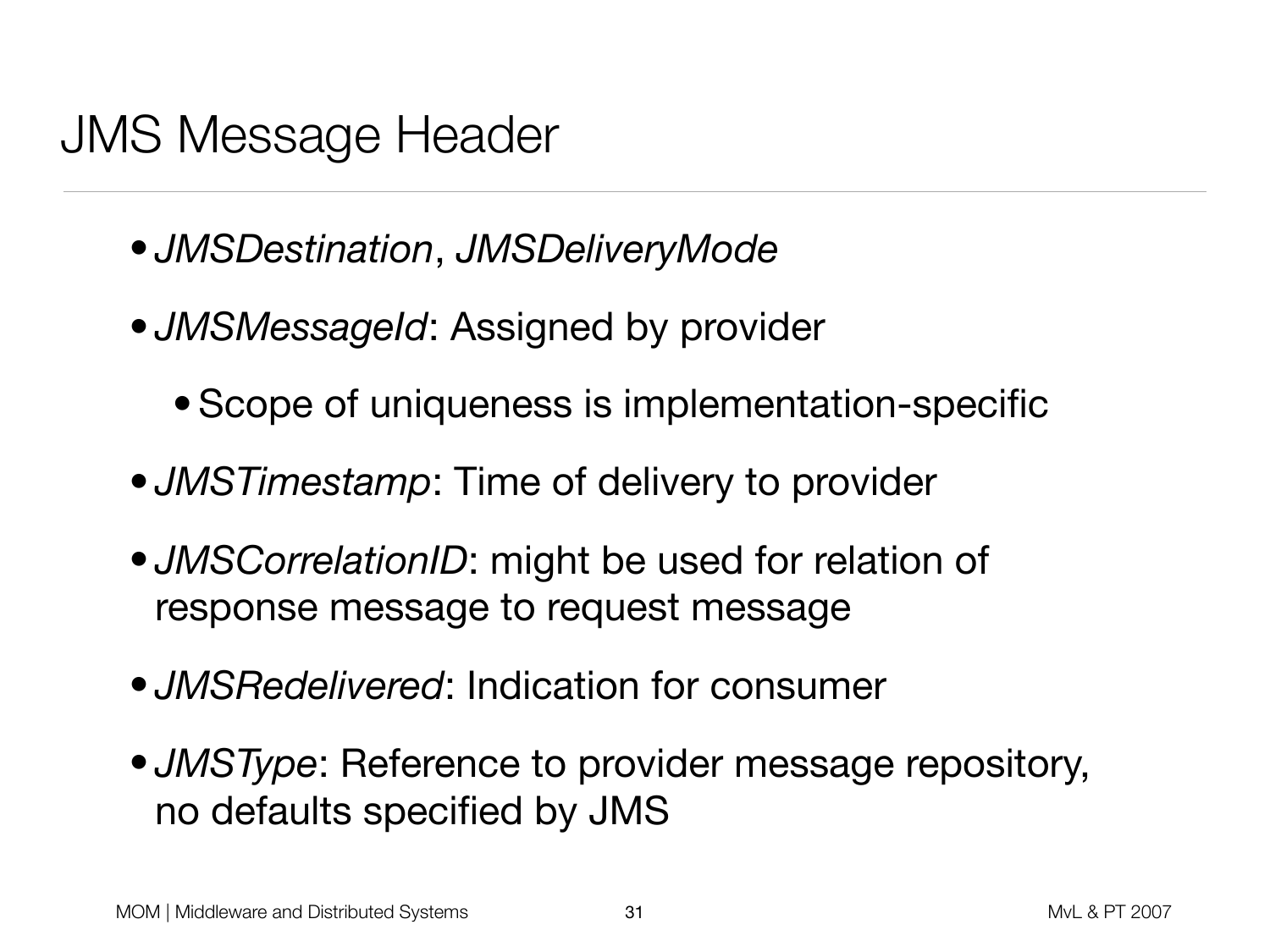# JMS Message Header

- *JMSExpiration*: "...clients SHOULD not receive messages that have expired..."
- *JMSPriority*: 0-4 (normal), 5-9 (expedited)
- Administrator can override *JMSDeliveryMode*, *JMSExpiration* and *JMSPriority*

| <b>Header Fields</b>    | <b>Set By</b>      |  |  |  |
|-------------------------|--------------------|--|--|--|
| <b>IMSDestination</b>   | Send Method        |  |  |  |
| JMSDeliveryMode         | Send Method        |  |  |  |
| JMSExpiration           | Send Method        |  |  |  |
| <b>JMSPriority</b>      | <b>Send Method</b> |  |  |  |
| <b>JMSMessageID</b>     | <b>Send Method</b> |  |  |  |
| JMSTimestamp            | <b>Send Method</b> |  |  |  |
| <b>IMSCorrelationID</b> | Client             |  |  |  |
| JMSReplyTo              | Client             |  |  |  |
| <b>JMSType</b>          | Client             |  |  |  |
| <b>JMSRedelivered</b>   | Provider           |  |  |  |

*Table 3-1* Message Header Field Value Sent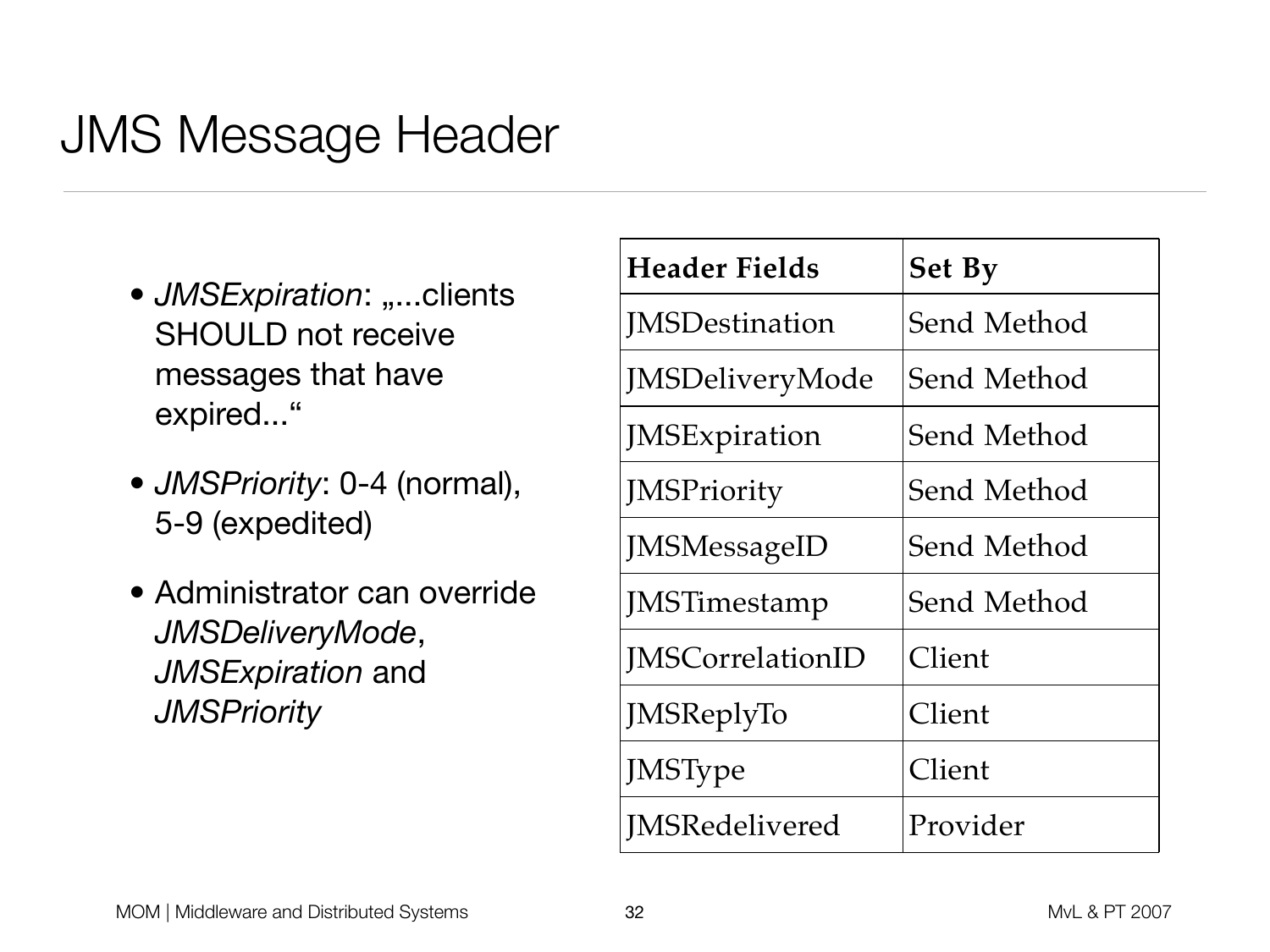# JMS Message Properties

- Additional set of optional header elements with "JMSX" prefix
- Set by provider on send
	- *JMSXUserId, JMSXAppId, JMSXProducerTXID*
- Set by provider on receive
	- *• JMSXDeliveryCount, JMSXConsumerTXID, JMSXRecvTimestamp*
- Set by client
	- *• JMSXGroupId, JMSXGroupSeq*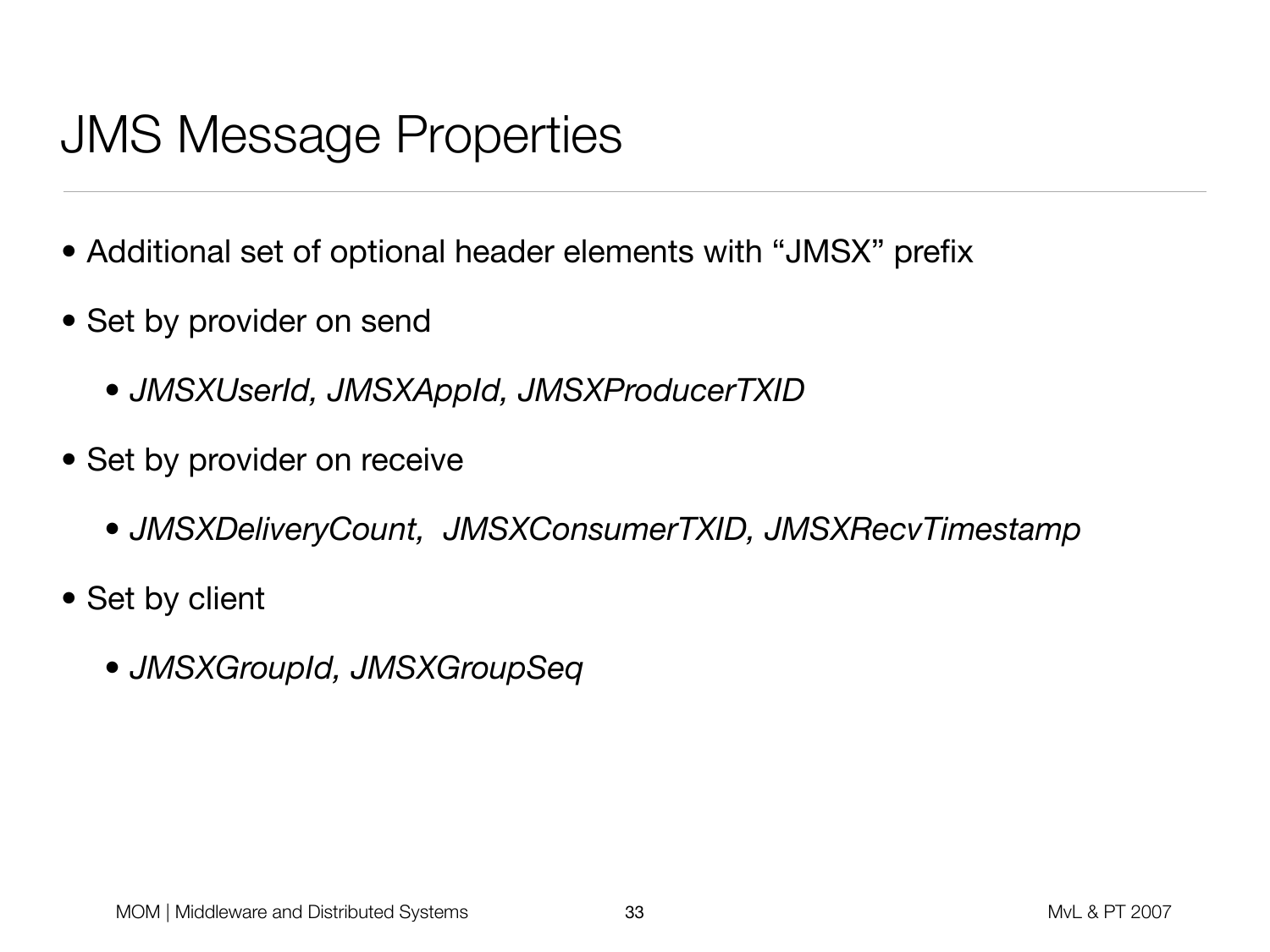### JMS Acknowledgment Modes

- Controlled at session level
- *• AUTO\_ACKNOWLEDGE*
	- Asynchronous mode: Handler acknowledges successful return (???)
	- Synchronous mode: Client has sucessfully returned from receive()
- *CLIENT\_ACKNOWLEDGE*
	- Client calls acknowledge() by itself
- *DUPS\_OK\_ACKNOWLEDGE*
	- Lazy acknowledge which might lead to duplicates
	- Consumer must be able to handle duplicates -> reduces messaging overhead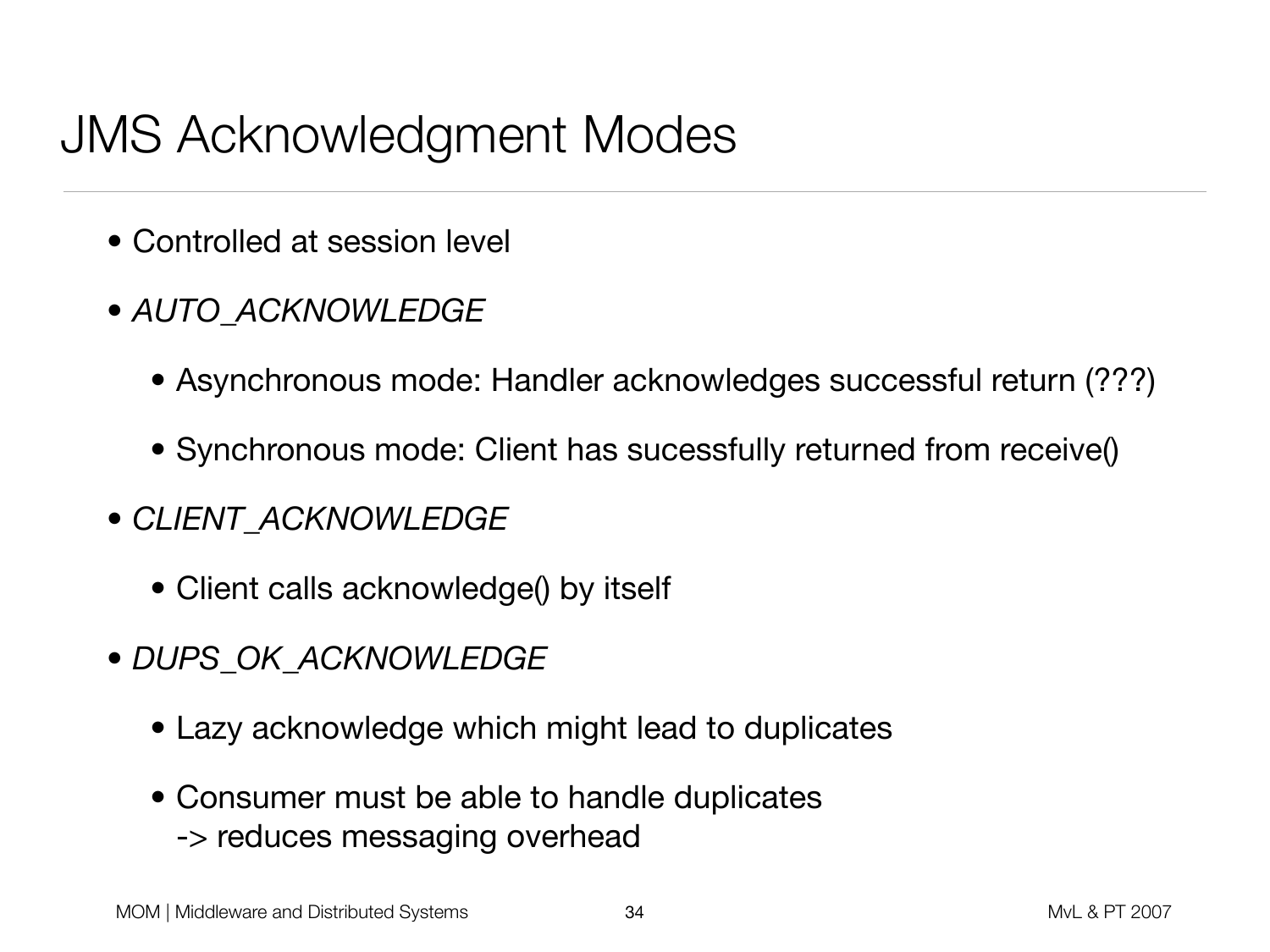# JMS Message Types

- TextMessage: java.lang.String object
- MapMessage: Set of name/value pairs
- BytesMessage: Stream of bytes *3*
- StreamMessage: Stream of Java primitive values, read sequentially
- ObjectMessage: Serializable Java object

|         | boolean      | byte   | short | char                | int                 | long   | float  | double              | <b>String</b>       | byte[] |
|---------|--------------|--------|-------|---------------------|---------------------|--------|--------|---------------------|---------------------|--------|
| boolean | $\mathsf{X}$ |        |       |                     |                     |        |        |                     | $\boldsymbol{\chi}$ |        |
| byte    |              | X      | X     |                     | $\boldsymbol{\chi}$ | X      |        |                     | $\boldsymbol{\chi}$ |        |
| short   |              |        | X     |                     | X                   | X      |        |                     | $\boldsymbol{\chi}$ |        |
| char    |              |        |       | $\boldsymbol{\chi}$ |                     |        |        |                     | $\boldsymbol{\chi}$ |        |
| int     |              |        |       |                     | $\boldsymbol{\chi}$ | $\chi$ |        |                     | $\chi$              |        |
| long    |              |        |       |                     |                     | X      |        |                     | $\chi$              |        |
| float   |              |        |       |                     |                     |        | X      | $\boldsymbol{\chi}$ | $\boldsymbol{\chi}$ |        |
| double  |              |        |       |                     |                     |        |        | $\boldsymbol{\chi}$ | $\boldsymbol{\chi}$ |        |
| String  | X            | $\chi$ | X     |                     | $\chi$              | $\chi$ | $\chi$ | X                   | $\chi$              |        |
| byte[]  |              |        |       |                     |                     |        |        |                     |                     | X      |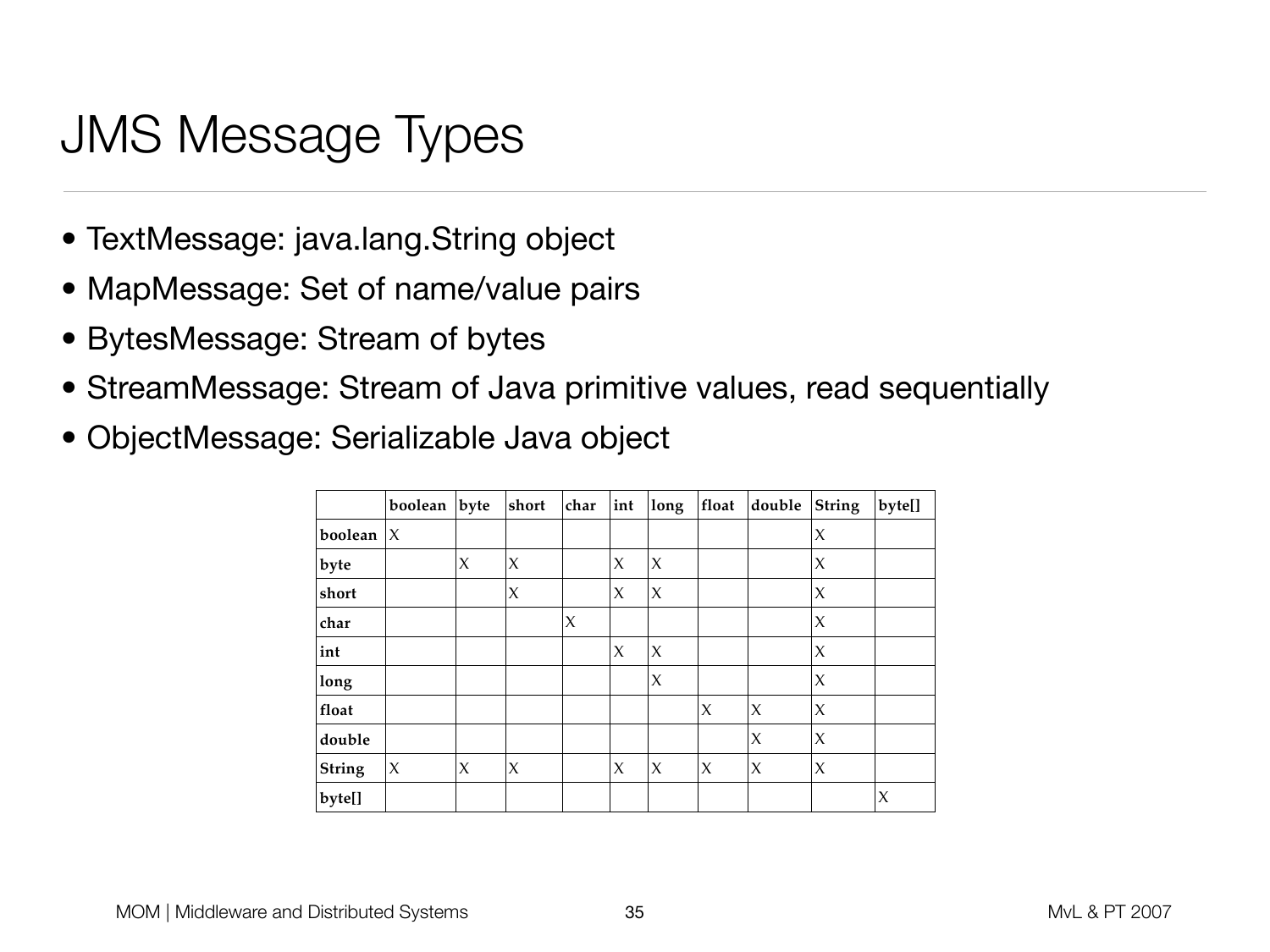#### JMS Example Code

```
import javax.naming.*; 
import javax.jms.*; 
Context c = new InitialContext();
ConnectionFactory cf = (ConnectionFactory) c.lookup("ConnectionFactory");
Queue stockQueue = (Queue)c.lookup("StockSource"); 
Connection connection = ConnectionFactory.createConnection();
Session session; \frac{1}{100} no TA, automated ack of messages
session = connection.createSession(false, Session.AUTO ACKNOWLEDGE);
MessageProducer sender = session.createProducer(stockQueue);
String selector = new String("(StockSector = 'Technology')"); 
MessageConsumer receiver = session.createConsumer(stockQueue,selector); 
connection.start();
```

```
MapMessage message = session.createMapMessage(); 
message.setString("Name", "SUNW"); 
message.setDouble("Value", stockValue);
message.setStringProperty("StockSector", "Technology"); 
sender.send(message);
```

```
MapMessage message = (MapMessage)receiver.receive();
```